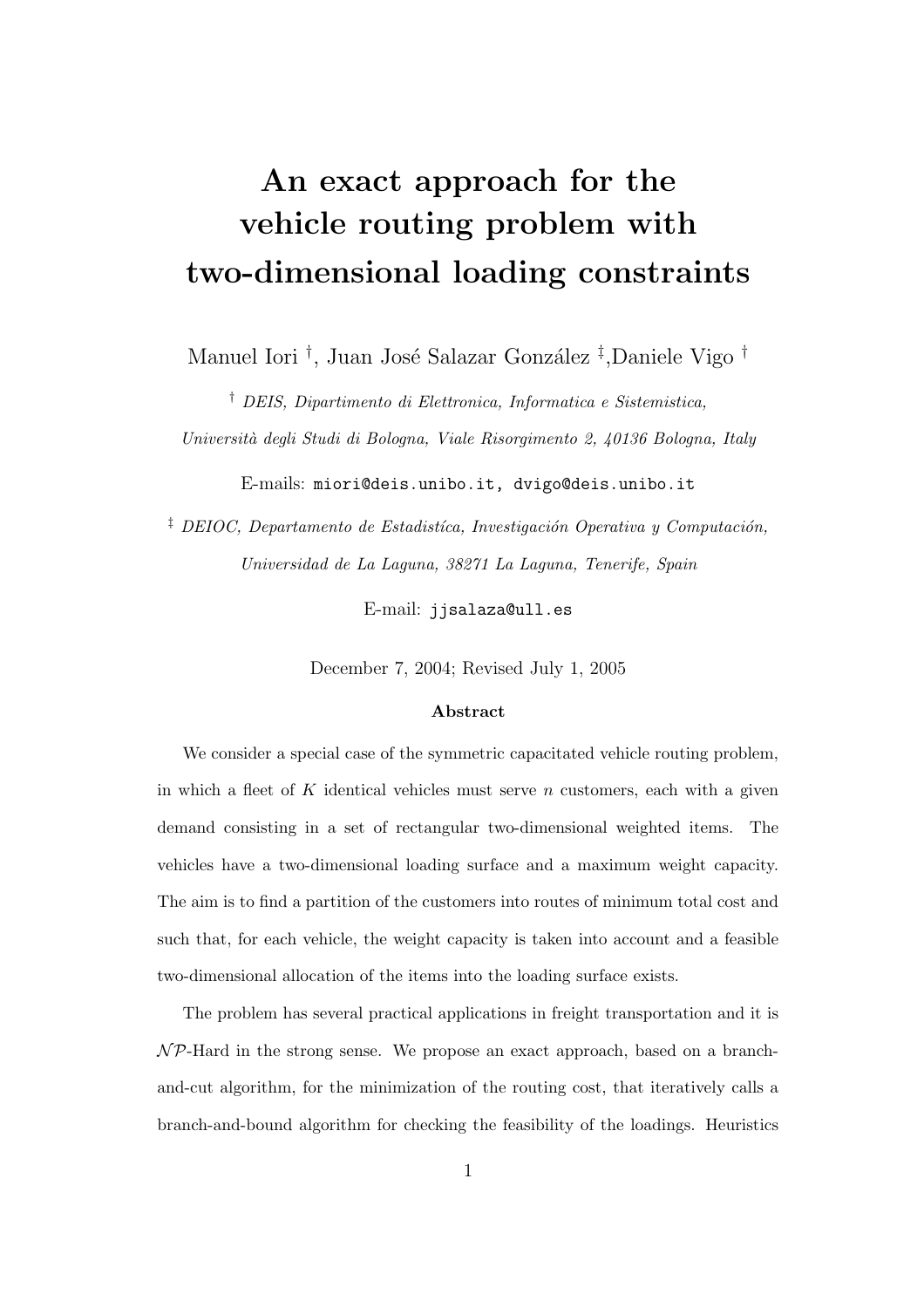are also used in order to improve the overall performance of the algorithm. The effectiveness of the approach is shown by means of computational results.

## 1 Introduction

Given a central depot, the Vehicle Routing Problem (VRP) calls for the determination of the optimal set of routes to be performed by a fleet of vehicles, in order to satisfy the demand of a given set of customers. Several important variants of this basic problem were extensively studied in the literature (see, e.g., Toth and Vigo (2002b) for a recent review). In particular, the symmetrical Capacitated VRP (CVRP) is the well-known variant of the VRP where all vehicles are identical and have a maximum loading capacity, and all the arcs in the graph representing the underlying road network can be travelled along both directions, producing the same cost.

In the CVRP literature, the demand of each customer is generally expressed by a positive integer that represents the total weight or volume of the demanded items. In this case, checking the feasibility of a solution simply requires one to ensure that the sum of the demands of the customers assigned to each vehicle does not exceed its total loading capacity. However, in many practical freight distribution applications, the loading of the items into the vehicles can represent a difficult problem, especially for large-size items. In this case, the loading pattern of the items on each vehicle must be found in order to achieve feasible solutions to the routing problem. These loading issues may have a great impact on the sequencing of the customers along the routes, and common examples of such situations may be found in the distribution of goods such as furniture, mechanical components and household appliances.

Many of these applications incorporate relevant additional features that influence the actual loading problem to be solved. For example, the items are often transported on top of rectangular bases, e.g., large pallets of suitable size, and due to their fragility or shape, they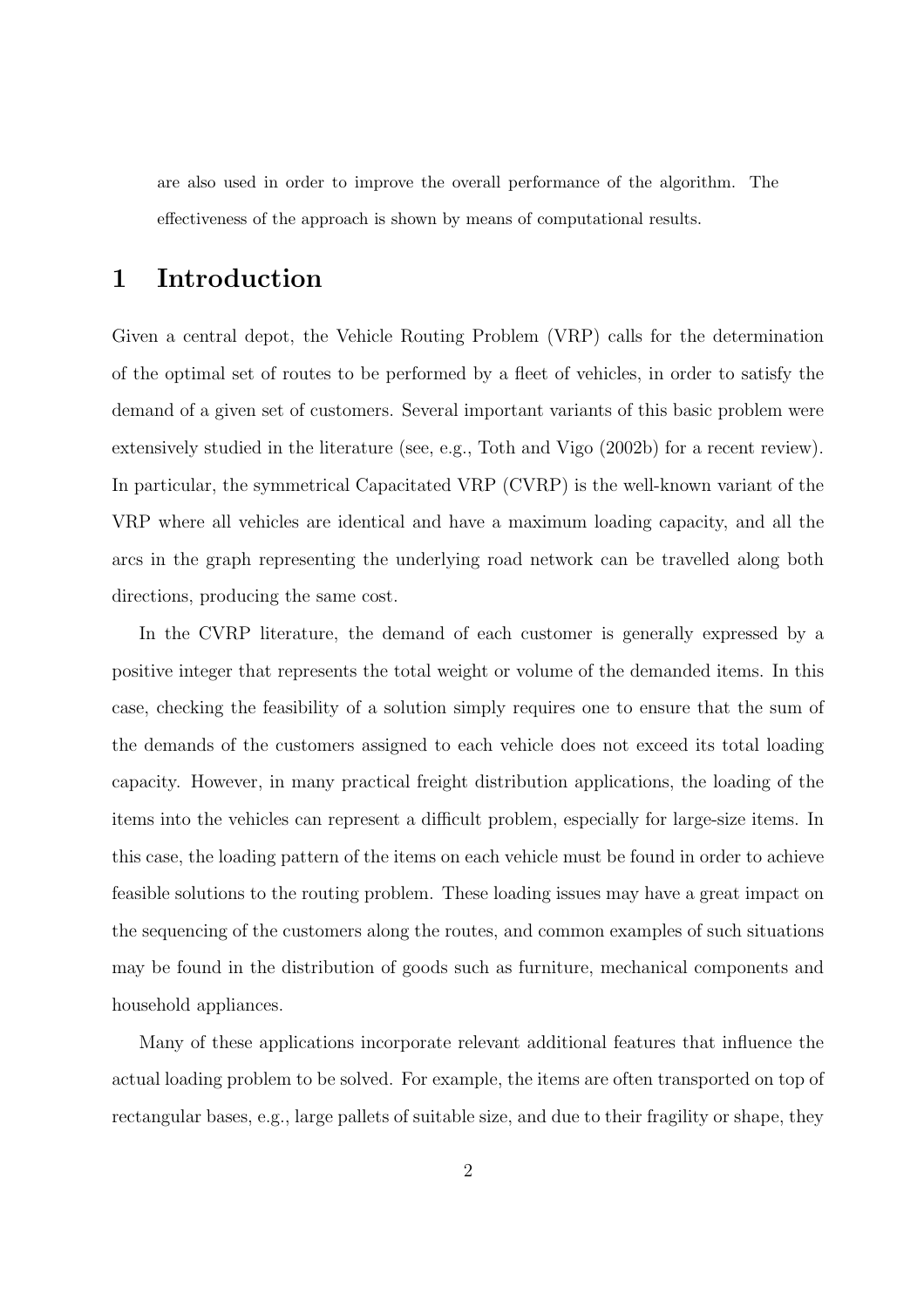may not be stacked one over the other. In this case, the general three-dimensional loading problem reduces to a suitably defined two-dimensional loading problem of the rectangular item bases on the vehicle loading surface. It is also frequent that, due to the structure of the pallet or to the non-uniform item weight distribution, the items may not be picked-up from any side by the most diffused loading/unloading equipment, such as forklift trucks. For these reasons, we assume in this paper that items have a fixed loading/unloading orientation. We note here that, although the solution approach we propose may be adapted to allow item rotation, this additional feature would make the problem considerably more difficult to solve (see, e.g., Dell'Amico et al. (2002) and Boschetti and Mingozzi (2003b)).

Vehicles are generally rear-loaded and load rearrangement at the customer sites can be difficult, time-consuming or even impossible, due to the weight and size of the items. In addition, forklift trucks are not normally able to perform significant lateral shifts in the loading and unloading process of an item, therefore each item to be unloaded must not be blocked by other items yet to be unloaded and laying, even partially, in the rectangular area from its loading position to the loading/unloading side of the truck. Finally, when the demand of a customer is made up by more than one item, all such items should be assigned to the same vehicle in order to avoid split deliveries.

In this paper we investigate a variant of the CVRP with the above-described twodimensional loading additional constraints, hereafter denoted as 2L-CVRP. In the 2L-CVRP all vehicles are identical, have a known weight capacity and a single rectangular loading surface that may be accessed only from one side. The demand of each customer is defined by a set of rectangular items with given size, orientation and weight. All the items of a given customer must be assigned to a single vehicle. We also assume that the unloading of the items of a customer must not be blocked by items of customers to be visited later along the route. In the following, these two latter requirements will be referred to as the item clustering and the sequential loading constraints, respectively.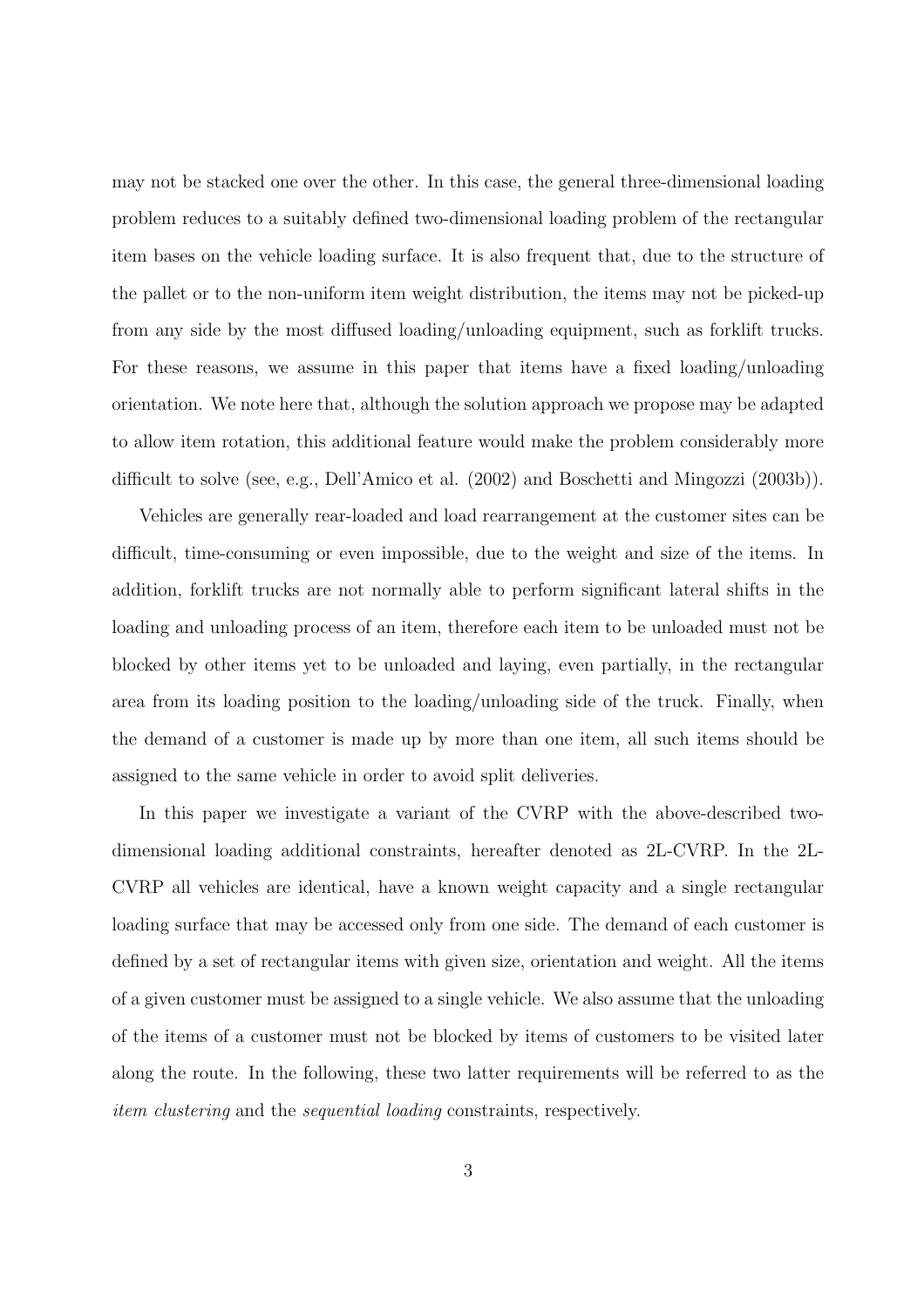The 2L-CVRP combines the classical and extensively studied CVRP, with a loading problem that is closely related to the well-known Two-Dimensional Bin Packing Problem (2BPP). The 2BPP calls for the determination of a packing pattern of a given set of rectangular items into the minimum number of identical rectangular bins.

It is clear that the 2L-CVRP is strongly  $N\mathcal{P}$ -Hard since it generalizes the CVRP. Moreover, the two problems which are combined to obtain the 2L-CVRP are extremely difficult to solve. State-of-the-art exact approaches for the CVRP have solved instances with up to 135 customers, but within a reasonable computing time (i.e., some hours on a common PC) they can generally solve instances with up to 100 customers (see, e.g., Toth and Vigo (2002b), and Fukasawa et al. (2004)).

Also the 2BPP is very difficult to solve in practice. Exact algorithms and lower bounds were recently proposed by Martello and Vigo (1998), Fekete and Schepers (2001, 2004a, 2004b), Boschetti and Mingozzi (2003a, 2003b) and Pisinger and Sigurd (2003). Exact approaches for the 2BPP are generally able to solve instances with up to 100 items, but fail in many cases for smaller instances. In the literature, the problems derived from the 2BPP with some additional side constraints are generally included in the category of Container Loading Problems (2CLP). For the 2CLP, heuristic approaches have been proposed by Pisinger (1998, 2002) and Bortfeld and Gehring (2000), an analytical model was proposed by Chen et al. (1995) and an LP-based bound was presented by Scheithauer (1992, 1999). Finally, packing requirements similar to the sequential loading we consider are studied in Pisinger et al. (2005).

The 2L-CVRP has not been previously studied in the literature. The only closelyrelated reference we are aware of is on a VRP with three-dimensional loading constraint introduced by Türkay (2003), who proposed a general integer programming model derived from the Container Loading model proposed by Chen et al. (1995). The resulting approach was used to solve an instance involving 5 items and 5 customers. In addition, pickup and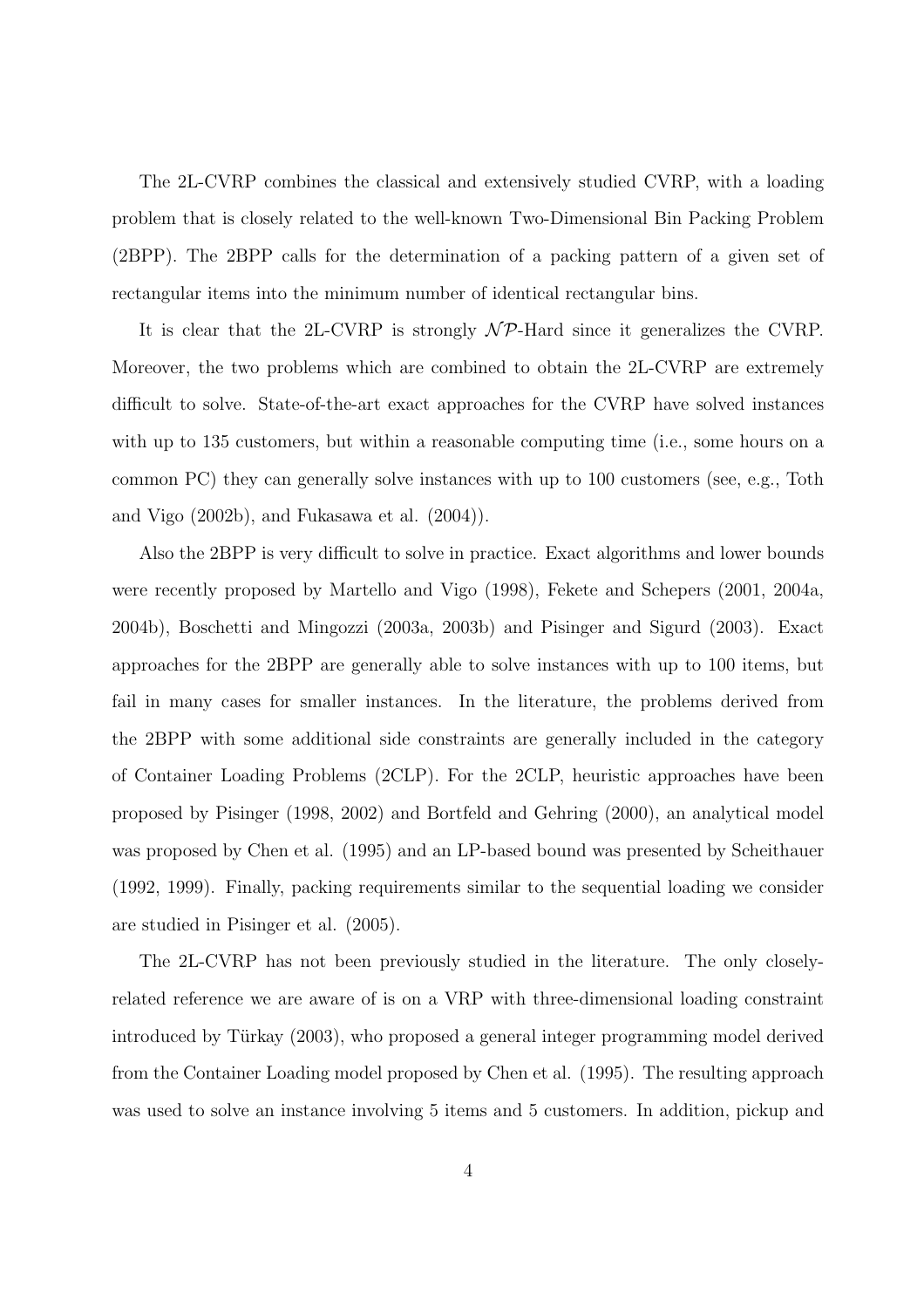delivery problems with rear-loaded vehicles were also studied in the literature, see, e.g., Xu et al. (2003).

This paper presents an exact algorithm for the solution of the 2L-CVRP based on a branch-and-cut approach, that proved to be a successful technique for the solution of related problems such as the CVRP (see, e.g., Naddef and Rinaldi (2002)). Within the algorithm we used both basic classes of valid inequalities derived for the CVRP, as well as specific valid inequalities associated with infeasible loading sequences. To this end, the feasibility of a given loading pattern is determined through lower bounds, effective heuristics and a specialized branch-and-bound algorithm. The overall algorithm was extensively tested on benchmark instances derived from the CVRP test problems and showed a satisfactory behavior, being able to optimally solve instances with up to 35 customers and more than 100 items.

The paper is organized as follows. Section 2 describes in detail the new problem and introduces the necessary notation. Section 3 presents an exact approach derived from the standard branch-and-cut algorithm for the CVRP, strengthened by new inequalities that take into account the vehicle loading component of the 2L-CVRP. The separation of these loading constraints is addressed in Section 4 through a specific branch-and-bound procedure. Section 5 examines the computational results and Section 6 draws some conclusions.

### 2 Problem Description

The 2L-CVRP may be defined as follows. We are given a complete undirected graph  $G = (V, E)$ , in which V defines the set of  $n+1$  vertices corresponding to the depot (vertex 0) and to the customers (vertices  $1, \ldots, n$ ). For each edge  $e \in E$  the associated travelling cost,  $c_e$ , is defined. In the following, a given edge e can be also represented by its endpoint vertices  $\{ij\}.$ 

A set of K identical vehicles is available at the depot. Each vehicle has a weight capacity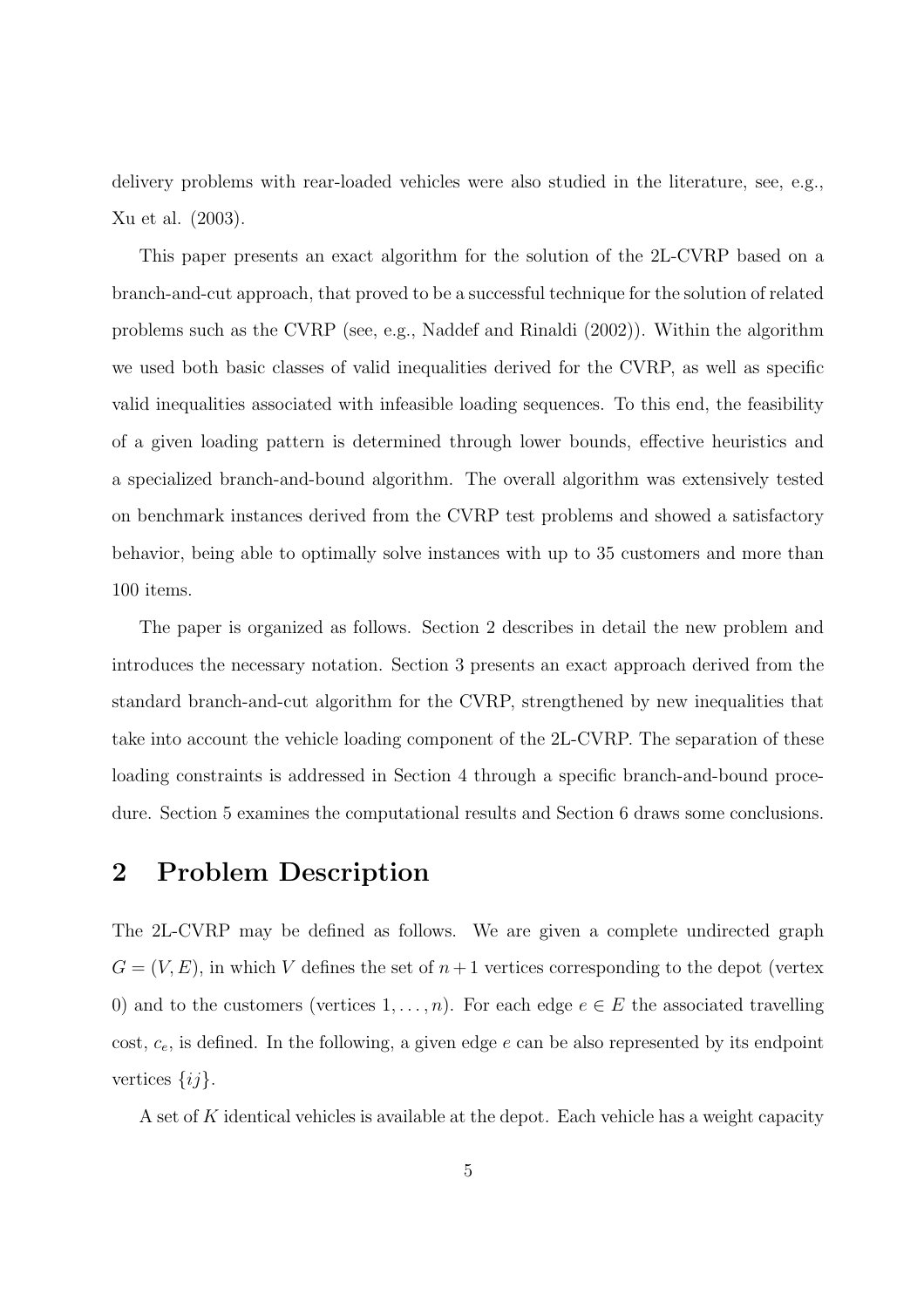D and a rectangular loading surface, that is accessible from a single side for loading and unloading operations, whose width and height are equal to  $W$  and  $H$ , respectively. We also denote by  $A = WH$  the total area of the loading surface.

Each customer  $i$   $(i = 1, ..., n)$  is associated with a set of  $m_i$  rectangular items, whose total weight is equal to  $d_i$ , and each having specific width and height equal to  $w_{i\ell}$  and  $h_{i\ell}$ ,  $(\ell = 1, \ldots, m_i)$ , respectively. Each item will be denoted by a pair of indices  $(i, \ell)$ . In addition, we denote by  $a_i = \sum_{\ell=1}^{m_i} w_{i\ell} h_{i\ell}$  the total area of the items of customer *i*. Finally, let  $M = \sum_{i=1}^n m_i$  denote the total number of items. We assume that all the above input data are positive integers.

The loading of the items on a vehicle is subject to the following specific constraints:

- Item clustering: All the items of a given customer must be loaded on the same vehicle. Therefore, for each customer i, we assume that  $d_i \leq D$  and there exists a feasible two-dimensional loading of the  $m_i$  items into a single vehicle surface  $(i = 1, \ldots, n)$ .
- Item orientation: Items have a fixed orientation (i.e., they may not be rotated) and must be loaded with their sides parallel to the sides of the loading surface (i.e., a so-called orthogonal loading is required).
- Sequential loading: Unloading operations at the customers' site are performed through a single side of the vehicle and may not result in a load rearrangement on the vehicle or in lateral shifts of the item to be unloaded. Therefore, when unloading the items of a customer, no item belonging to customers served later along the route may either be moved or block the removal of the items of the current customer. In other words, no lateral movement of the items is allowed inside the vehicle when serving a customer.

We now give a more formal definition of a *feasible route* in our routing problem. A feasible route is associated with a subset S of customers and with a sorting denoted by a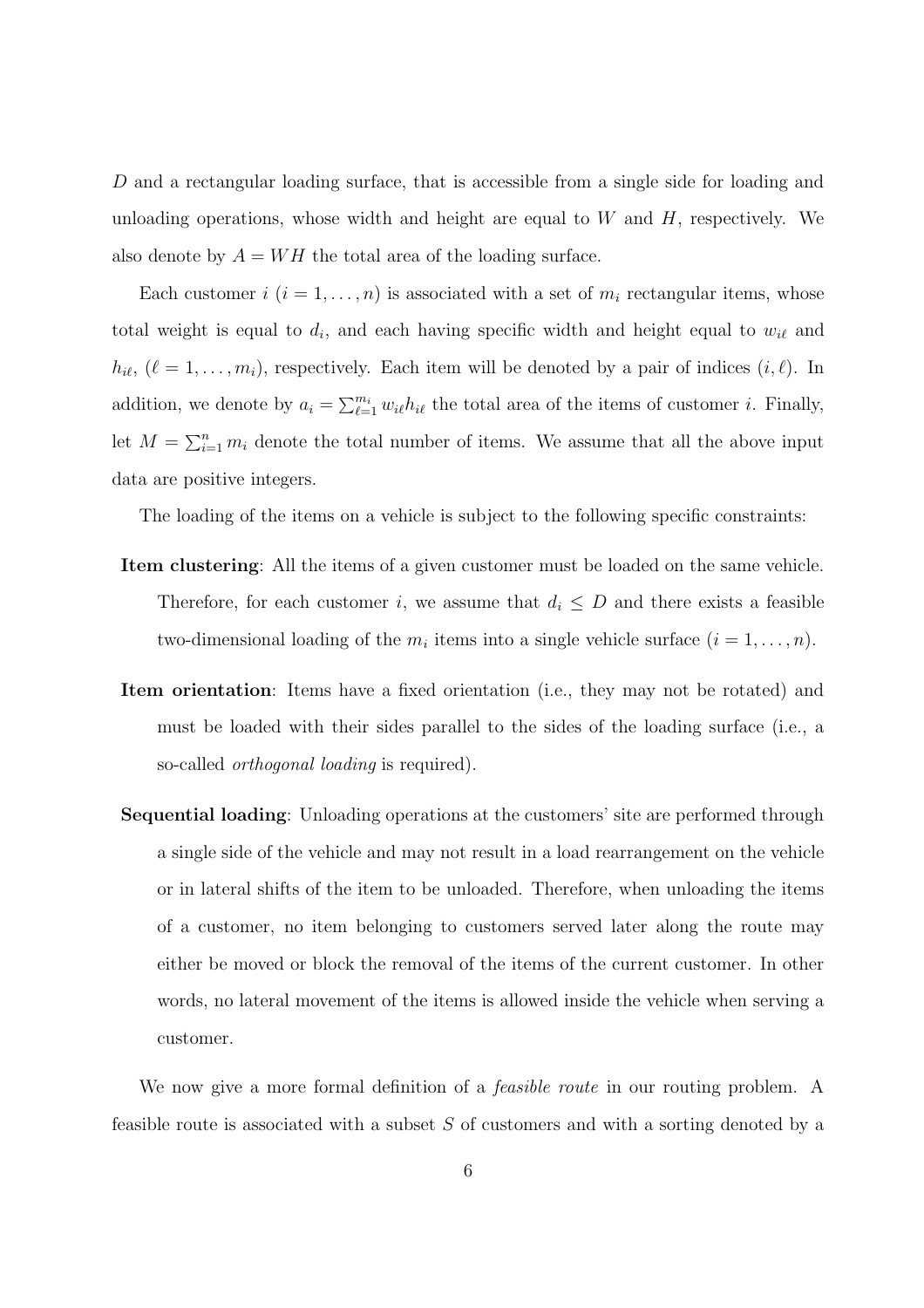bijection  $\sigma : S \to \{1, \ldots, |S|\}$ , where  $\sigma(i)$  is the order in which customer  $i \in S$  is visited along the route. A first condition that a route  $(S, \sigma)$  must satisfy is relative to the item weights, and is the classical capacity restriction of the CVRP:

Condition 1: The weight capacity of the vehicle may not be violated, i.e.,

$$
\sum_{i \in S} d_i \le D.
$$

The remaining conditions refer to the loading pattern. It is convenient to map the loading surface onto the positive quadrant of a Cartesian coordinate system, whose origin  $(0, 0)$  corresponds to the bottom-left corner of the loading surface in the vehicle, and where the x-axis and y-axis correspond to its bottom and left sides, respectively. The position of an item  $(i, \ell)$  within the vehicle can be defined by two variables  $x_{i\ell}$  and  $y_{i\ell}$ , representing the coordinates of its bottom-left corner in the loading surface. The loading/unloading side of the vehicle is placed at height  $H$ . Then, the values for these variables must satisfy the following conditions:

Condition 2: The items must be completely contained within the loading surface, i.e.,

$$
0 \le x_{i\ell} \le W - w_{i\ell} \qquad \text{and} \qquad 0 \le y_{i\ell} \le H - h_{i\ell}
$$

for all  $i \in S$  and  $\ell \in \{1, \ldots, m_i\}.$ 

Condition 3: No two items can overlap, i.e.,

 $x_{i\ell} + w_{i\ell} \leq x_{j\ell'}$  or  $x_{j\ell'} + w_{j\ell'} \leq x_{i\ell}$  or  $y_{i\ell} + h_{i\ell} \leq y_{j\ell'}$  or  $y_{j\ell'} + h_{j\ell'} \leq y_{i\ell}$ 

- for all  $i, j \in S, \ell \in \{1, ..., m_i\}, \ell' \in \{1, ..., m_j\}, \text{and } (i, \ell) \neq (j, \ell').$
- **Condition 4:** (Sequential loading) When unloading an item, say  $(i, \ell)$ , no item of customers served later along the route may lay, even partially, in the rectangular area from item  $(i, \ell)$  and the loading/unloading side of the truck, i.e.,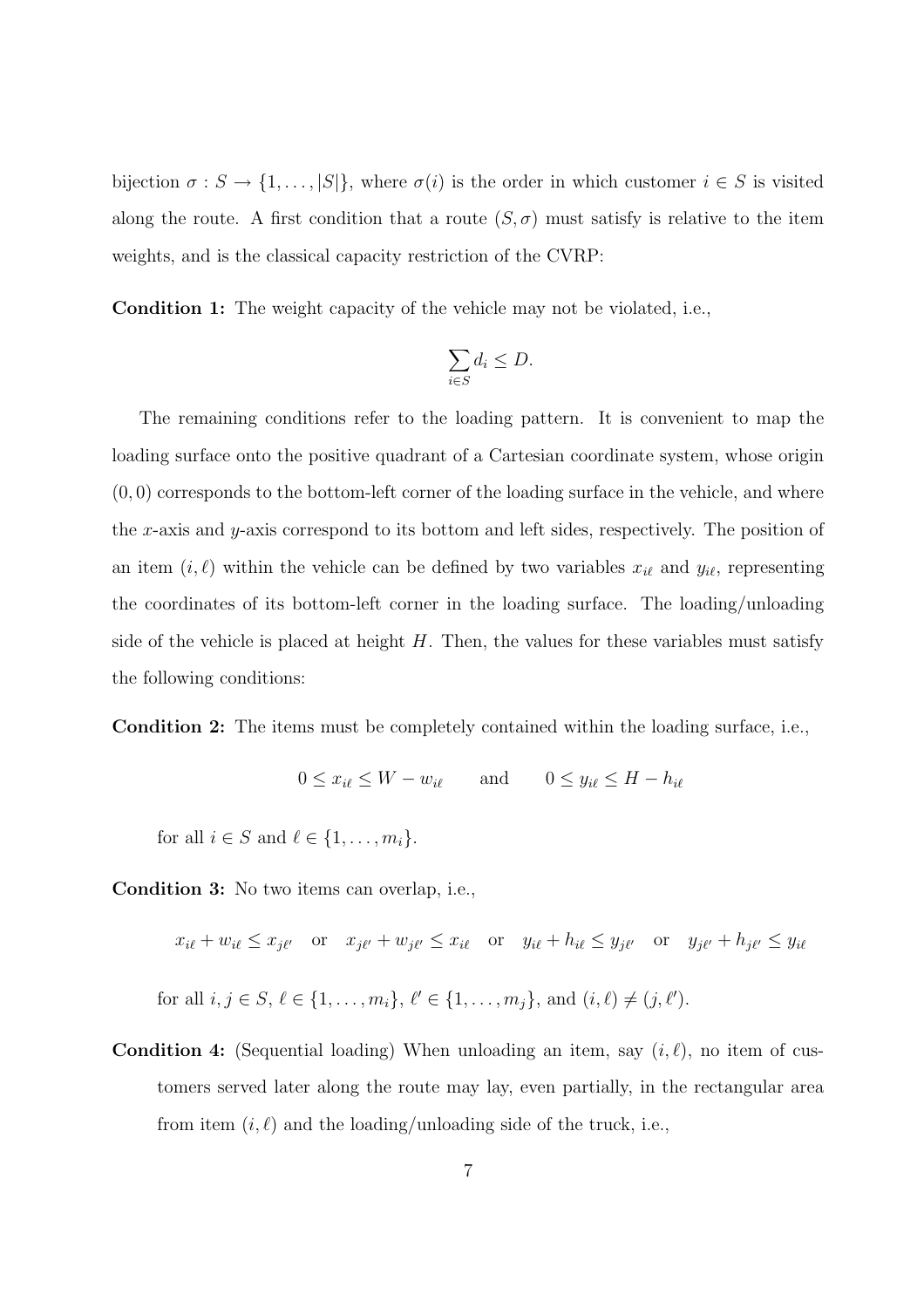$$
y_{i\ell} \ge y_{j\ell'} + h_{j\ell'} \quad \text{or} \quad x_{i\ell} + w_{i\ell} \le x_{j\ell'} \quad \text{or} \quad x_{j\ell'} + w_{j\ell'} \le x_{i\ell}
$$
  
for all  $i, j \in S : \sigma(i) < \sigma(j), \ell \in \{1, ..., m_i\}$  and  $\ell' \in \{1, ..., m_j\}.$ 

The *cost* of a feasible route is the sum of the travelling costs of the edges required to visit the customers in the specified sequence, starting and ending at the depot. Then, the  $2L$ -CVRP consists of finding  $K$  feasible routes with minimum total cost, and such that each customer is exactly in one of them.



Figure 1: Feasible and infeasible routes for the 2L-CVRP.

An important observation when comparing the 2L-CVRP and the classical CVRP, is that the sequence  $\sigma$  is relevant to the feasibility of a route visiting customers in S. Figure 1 illustrates two different sequences  $\sigma^1$  and  $\sigma^2$  associated with the same customer subset  $S = \{1, 2, 3\}$ . Each customer has just one item. The sizes of the items and of the loading surface are proportional to those depicted in the figure. Route  $(S, \sigma^1)$  is defined by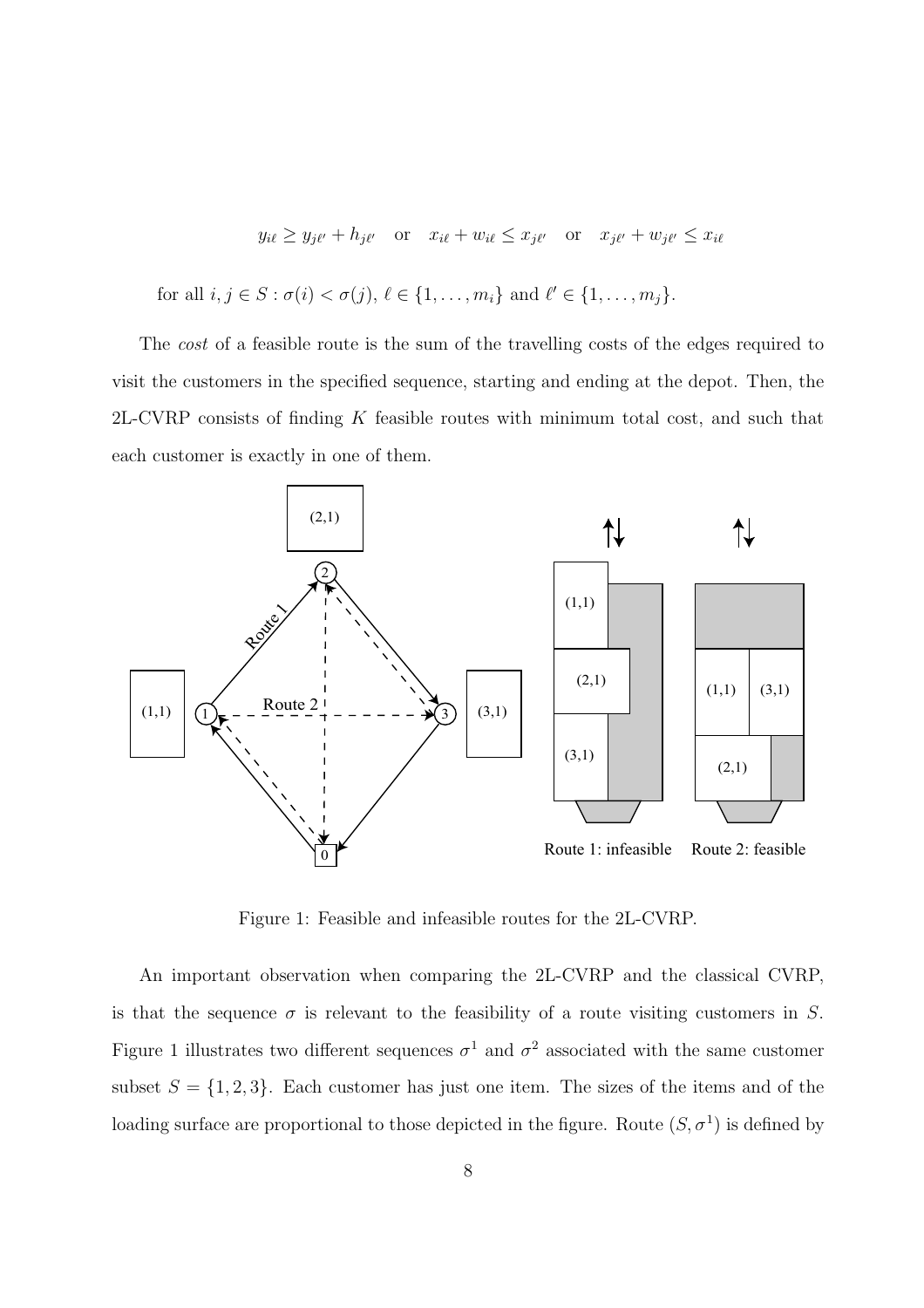$\sigma^1(1) = 1, \sigma^1(2) = 2, \sigma^1(3) = 3$ , and is infeasible, since item  $(2, 1)$  cannot be placed side by side with items (1, 1) or (3, 1). Instead, route  $(S, \sigma^2)$ , defined by  $\sigma^2(1) = 1$ ,  $\sigma^2(2) = 3$ ,  $\sigma^2(3) = 2$ , leads to a feasible loading.

Figure 1 also shows that route  $(S, \sigma^{2R})$  in the opposite direction of  $\sigma^2$ , defined by  $\sigma^{2R}(1) = 2, \sigma^{2R}(2) = 3, \sigma^{2R}(3) = 1$ , is also a feasible route for the 2L-CVRP. This is a general result, because whenever  $(S, \sigma)$  is a feasible route, then also  $(S, \sigma^R)$ , where  $\sigma^{R}(i) = |S| - \sigma(i) + 1$ , is a feasible route. The loading pattern can be obtained by applying a symmetry operation with respect to line  $y = H/2$ , and consequently changing the coordinates  $(x, y)$  to  $(x^R, y^R)$ , such that  $x_{i\ell}^R = x_{i\ell}$  and  $y_{i\ell}^R = H - y_{i\ell} - h_{i\ell}$ . Note that, as a consequence, the opposite route of an infeasible route is also infeasible.

In the following sections we describe the overall approach used to solve the 2L-CVRP.

# 3 A Branch-and-Cut Approach

This section proposes an integer linear programming model for the 2L-CVRP using large families of linear inequalities. The model is later used to solve the problem through a branch-and-cut algorithm. This section also presents the separation procedures used to find violated inequalities of the families describing the model, and a primal heuristic to speed up the solution of the algorithm.

Given a customer subset S, we denote by  $\delta(S)$  the set of edges with one endpoint in S and the other in  $V \setminus S$ . As usual,  $\delta(i)$  is used instead of  $\delta({i})$ . Moreover, given a feasible route  $(S, \sigma)$  we denote by  $E(S, \sigma)$  the set of edges in such a route. More precisely  $E(S,\sigma) = \{(0,\sigma(1)),(\sigma(1),\sigma(2)),\ldots,(\sigma(|S|),0)\}.$  Finally, given a customer subset S we denote by  $\Sigma(S)$  the collection of sequences  $\sigma$  such that  $(S, \sigma)$  is a feasible route.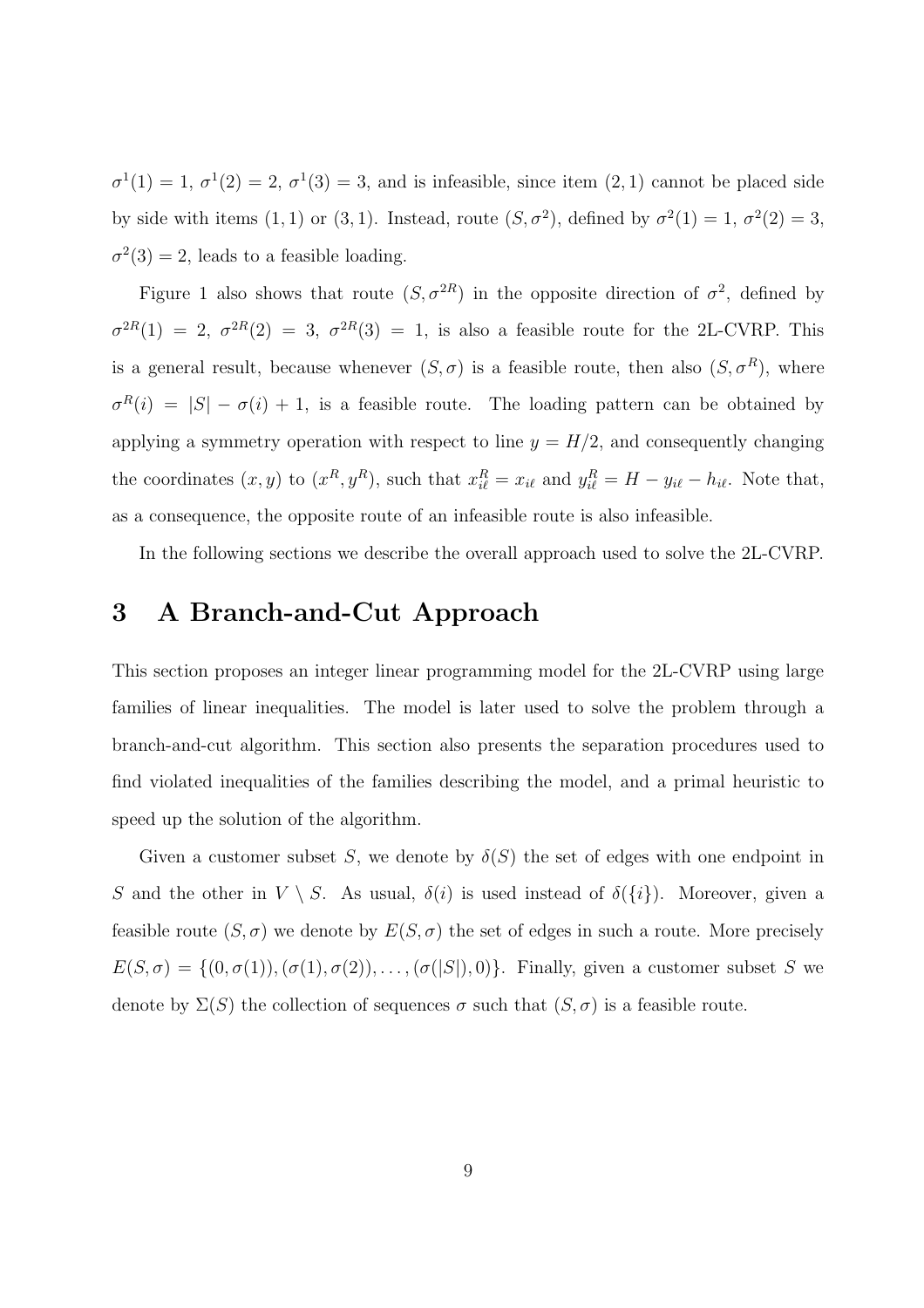#### 3.1 Problem Formulation

 $e \in$ 

To model the 2L-CVRP we adapted the classical two-index vehicle flow model for the CVRP (see, e.g., Toth and Vigo (2002a)). It uses a binary variable  $z_e$  for each  $e \in E$  which takes value 1 if and only if a vehicle travels along edge  $e$  in a feasible route. The resulting formulation is:

$$
\min \sum_{e \in E} c_e z_e \tag{1}
$$

$$
\sum_{e \in \delta(i)} z_e = 2 \qquad \text{for all } i \in V \setminus \{0\}
$$
 (2)

$$
\sum_{e \in \delta(0)} z_e = 2K\tag{3}
$$

$$
\sum_{e \in \delta(S)} z_e \ge 2r(S) \qquad \text{for all } S \subseteq V \setminus \{0\}, S \neq \emptyset \tag{4}
$$

$$
\sum_{E(S,\sigma)} z_e \le |S| - 1 \qquad \text{for all } (S,\sigma) \text{ such that } \sigma \notin \Sigma(S) \tag{5}
$$

$$
z_e \in \{0, 1\} \qquad \text{for all } e \in E \setminus \delta(0) \tag{6}
$$

$$
z_e \in \{0, 1, 2\} \qquad \text{for all } e \in \delta(0)
$$
 (7)

Constraints (2) and (3) impose degree requirements at the customer vertices, and at the depot, respectively. Constraints (4), known as the capacity-cut constraints, impose both solution connectivity and feasibility with respect to Conditions 1–3 of Section 2. In these constraints,  $r(S)$  is the minimum number of vehicles that are necessary to serve the customers in set  $S$ , and not considering the actual sequence in which they are visited (i.e., by disregarding Condition 4 introduced in Section 2). Constraints (5), known as infeasiblepath constraints, consider the loading sequence requirements expressed by Condition 4 by eliminating non-feasible sequences  $\sigma$  associated with a customer set S. Finally, constraints (6) and (7) impose that the variables associated with the edges connecting two customers are binary, and those connecting the customers to the depot may also take value two (thus representing a single-customer route).

It is well-known that for the classical CVRP the computation of  $r(S)$  is difficult, as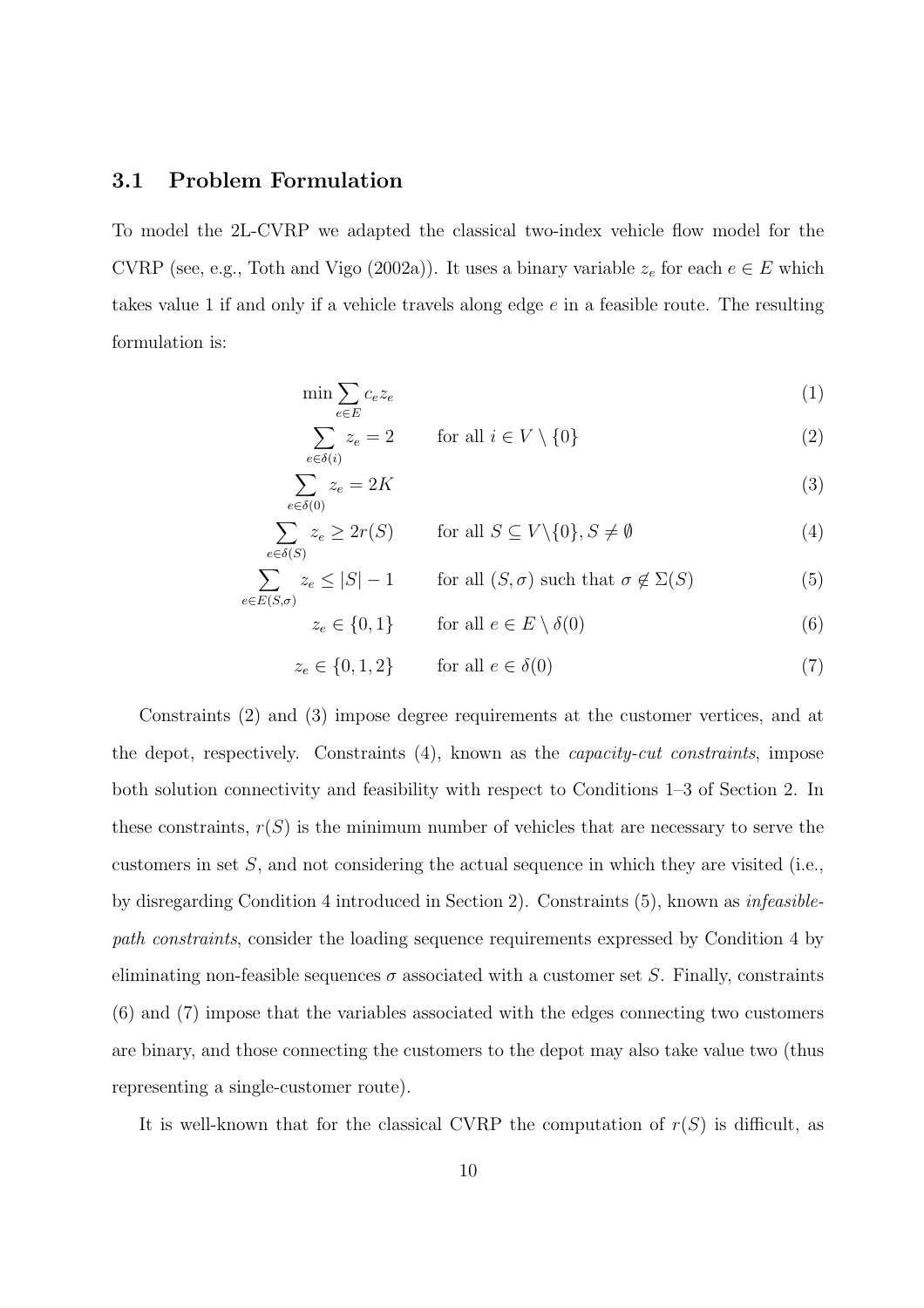it amounts to solving a one-dimensional Bin Packing Problem (1BPP) associated with customer set S and with respect to item weights and vehicle capacity. In our case, this is even more complex since we must also take into account the 2BPP associated with the loading of the items into the vehicles, with the additional side constraint that all the items of any given customer must be loaded into the same bin. Therefore, as it is usually done in the literature, we replace  $r(S)$  by a lower bound on its value given by a simple relaxation. In particular, we used

$$
r'(S) = \max\left\{ \left[ \sum_{i \in S} d_i / D \right], \left[ \sum_{i \in S} a_i / A \right] \right\} \tag{8}
$$

where the first term is the well-known 1BPP continuous lower bound associated with the customer weights, and the second term is the 2BPP continuous lower bound computed with respect to the total item area of the customers in  $S$ . Bound  $r'(S)$  may be further strengthened by considering better 2BPP lower bounds, such as those presented in Martello and Vigo (1998), Fekete and Schepers (2001, 2004b), and Boschetti and Mingozzi (2003a).

The asymmetric version of the infeasible-path constraints (5) was introduced to formulate the Travelling Salesman Problem with Time Windows in Auscheuer et al. (2000), where also other lifted inequalities can be found. Some of these inequalities were later considered in Bard et al. (2002) to solve the asymmetric version of the CVRP with Time Windows.

Formulation  $(1)$ – $(7)$  has the disadvantage of including the large families of constraints (4) and (5). However, by applying a branch-and-cut approach, we actually do not have to include all of them explicitly in the model, but just to define suitable separation procedures. Given a solution  $z^*$  of a relaxed model of  $(1)$ – $(7)$ , the separation problem consists of either proving that all constraints in a given family are satisfied by  $z^*$ , or finding a violated one. In the next section we introduce simple separation procedures for constraints (4) and (5).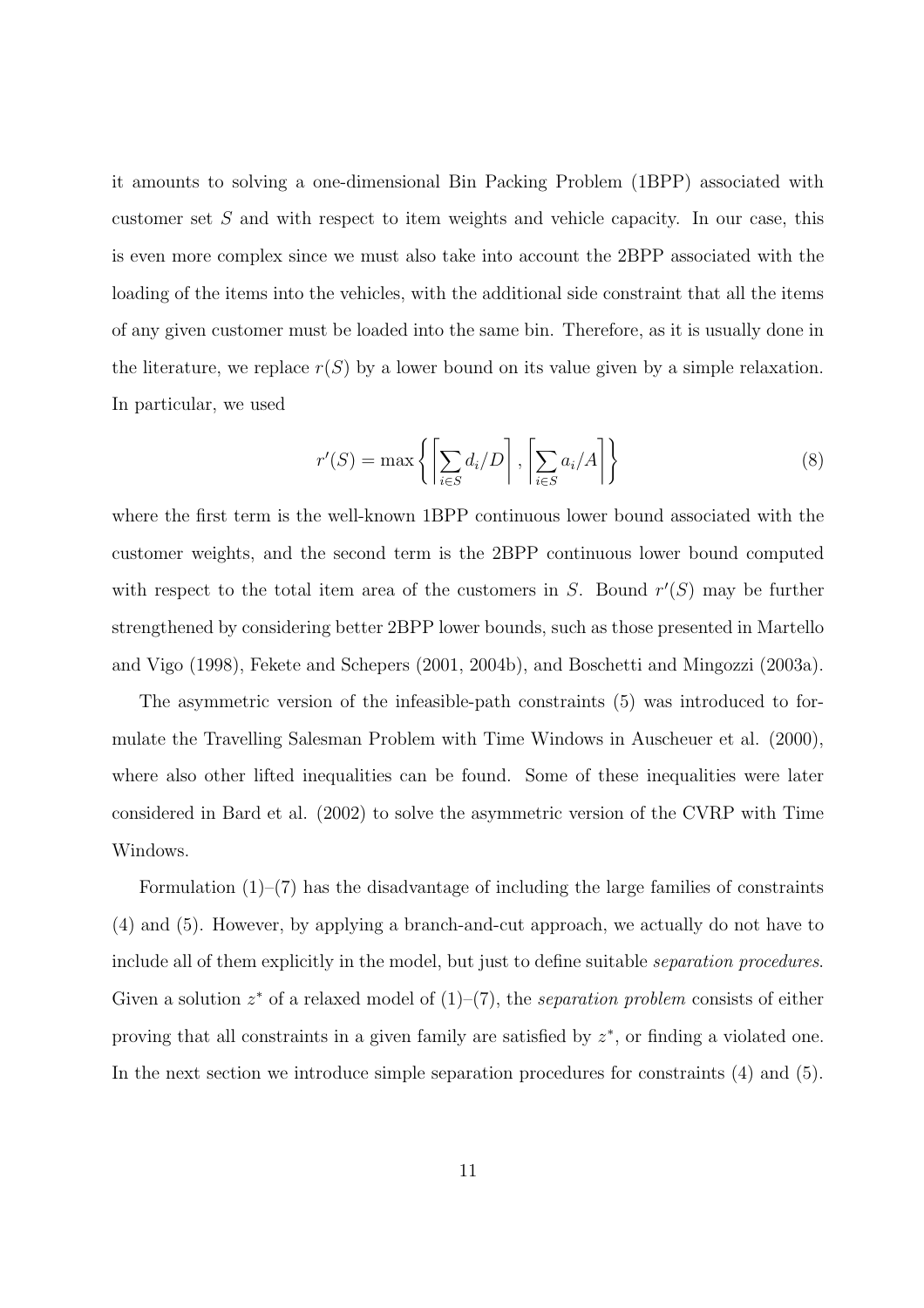#### 3.2 Separation Procedures

Due to the definition of  $r(S)$ , constraints (4) induce a separation problem which is  $\mathcal{NP}$ -Hard (see Naddef and Rinaldi (2002)). Therefore, it is unlikely that we can design a polynomial-time exact algorithm for determining a constraint  $(4)$  violated by  $z^*$  when it exists. Nevertheless, as it is done for the CVRP, it is possible to propose good heuristic procedures to possibly find such a violated constraint. To this end, we adapted some simple heuristic procedures used for the same constraints in the CVRP (see, e.g., Naddef (2002)), so as to take into account also the areas of the items. In particular, we used:

- **Procedure 1:** Let us consider the support graph  $G^* = (V, E^*)$  of  $z^*$  defined by  $E^* :=$  ${e \in E : z_e^* > 0}$  and by a capacity  $z_e^*$  associated with edge e. For each customer i, find the min-cut  $\delta(S^*)$  separating 0 from i, and such that  $i \in S^*$ . Then check the constraint (4) defined by  $S := S^*$  for potential violation with respect to the relaxed right-hand side  $r'(S)$ .
- **Procedure 2:** Let us consider a dummy vertex  $n + 1$  and define a graph  $G' = (V \cup \{n +$ 1,  $E'$ ) where  $E'$  contains all the edges in  $E^*$  with the same capacities as in Procedure 1, plus a new edge connecting i and  $n + 1$  with capacity  $2d_i/D$ . Find the min-cut  $\delta(S')$  separating 0 from  $n + 1$  and such that  $n + 1 \in S'$ , and check constraint (4) defined for  $S := S' \setminus \{n+1\}.$

**Procedure 3:** The same as Procedure 2 but with capacities  $2a_i/A$  on the dummy edges.

Let us now address the separation problem associated with infeasible-path constraints (5). Some heuristic separation approaches for inequalities similar to (5) were presented in the literature (see, e.g., Ascheuer et al. (2001) and Bard et al. (2002)). However, for the 2L-CVRP checking the feasibility of a given path is considerably more time consuming and this is the reason why in our approach we separate these constraints only when Procedures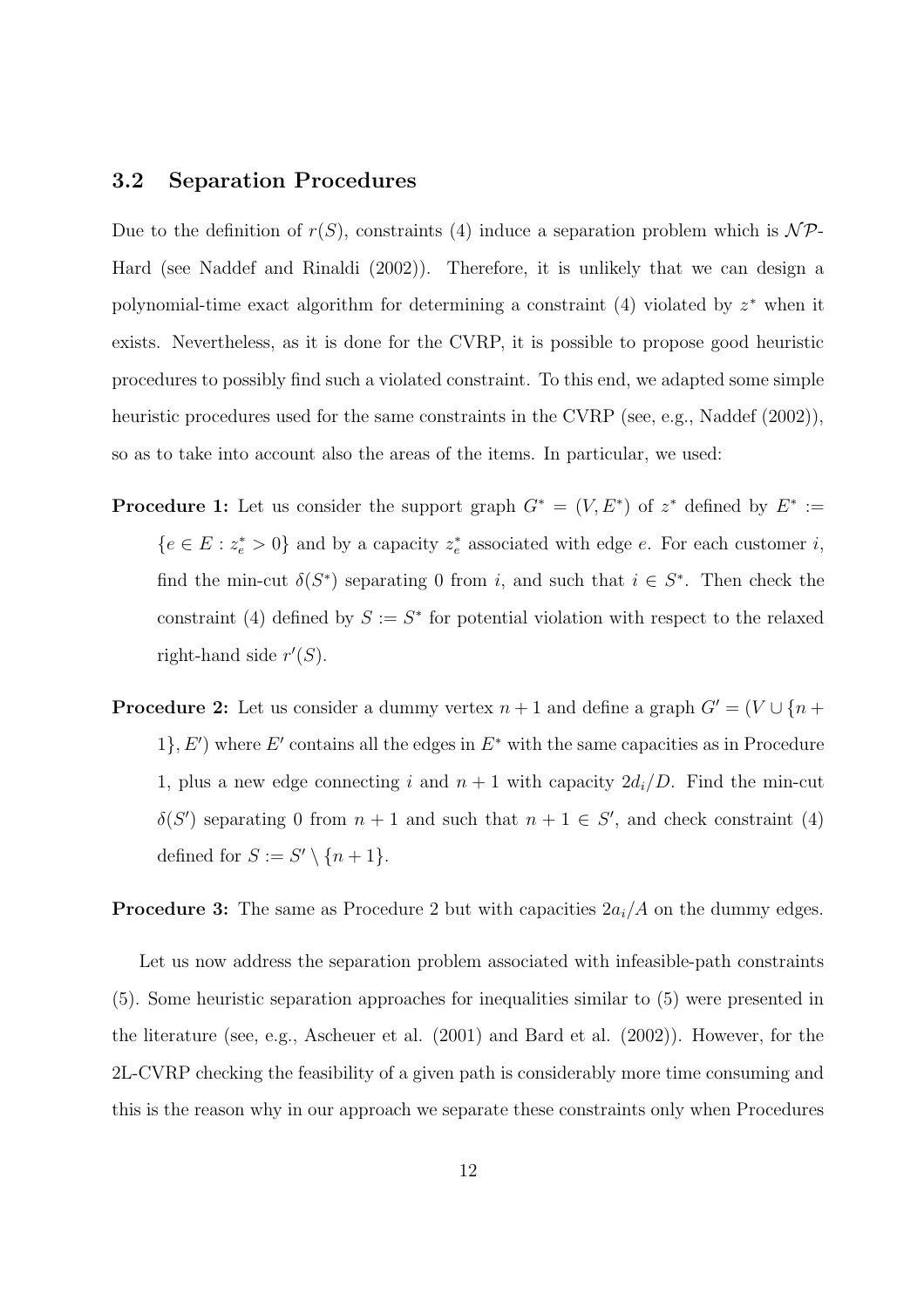1-3 do not return a violated constraint  $(4)$ , and when the current solution  $z^*$  is integer. It should be observed that in this case  $z^*$  defines a solution of 2L-CVRP made up by exactly K routes so that the subsets of customers associated with each different route, as well as the visit order of the customers along the routes, are uniquely determined.

More precisely, we have the following:

**Procedure 4:** For each route  $(S, \sigma)$  in the current solution, check its feasibility with respect to the loading Conditions 2–4 of Section 3.1, by using the exact algorithm *Check-2L* to be described in Section 4. If route  $(S, \sigma)$  is not feasible, then add the associated constraint (5) to the current model. Otherwise, if all routes are feasible, the overall incumbent solution is possibly updated.

We note that, since the feasibility check of a route is actually an  $\mathcal{NP}$ -Complete problem, it can happen that procedure Check-2L must be stopped whenever a prescribed time limit is exceeded without proving either the feasibility or the infeasibility of the given route.

#### 3.3 Strengthening the LP-relaxation

The extensive literature on the CVRP shows different inequalities that can be added to the linear relaxation of model  $(1)$ – $(4)$ , see, e.g., Naddef and Rinaldi  $(2002)$ . An example of these inequalities is represented by the following multistar inequalities:

$$
\sum_{e \in \delta(S)} z_e \ge \frac{2}{D} \sum_{i \in S} \left( d_i + \sum_{j \in V \setminus (S \cup \{0\})} d_j z_{\{ij\}} \right) \tag{9}
$$

for all  $S \subseteq V \setminus \{0\}$ . These inequalities were introduced by Araque et al. (1990) for the CVRP with unit demands. Later, Fisher (1995) and Gouveia (1995) generalized them to the CVRP with general demands, and Blasum and Hochstättler (2000) and Letchford et al. (2002) provided polynomial separation procedures based on solving max-flow problems. We also note that one could also consider another class of multistar inequalities (9) where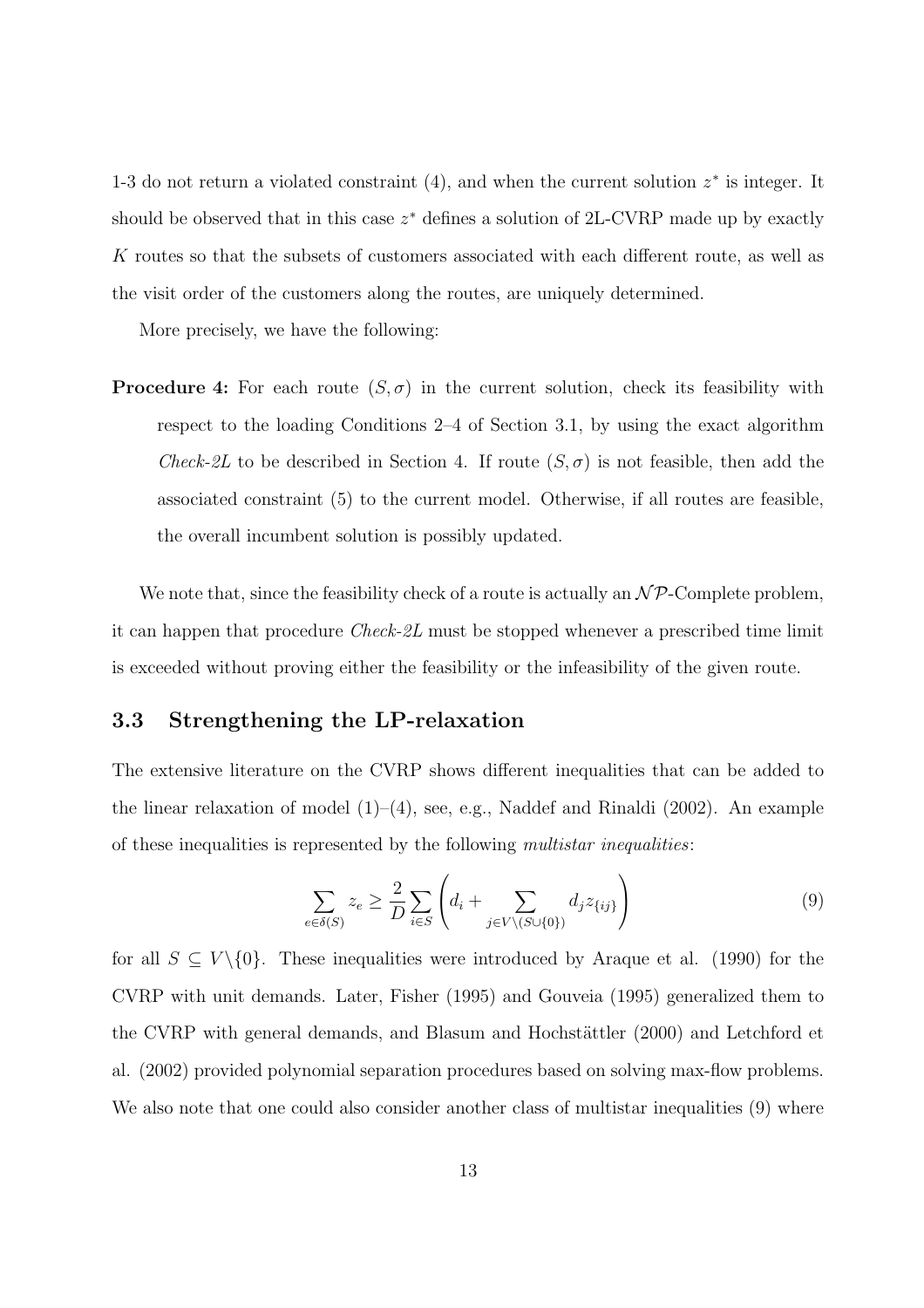item and vehicle loading areas are used, as done with the capacity-cut constraints (see equation (8)).

#### 3.4 Branching scheme

Whenever the LP-relaxation, strengthened with the additional cuts, does not produce a 2L-CVRP solution, then a branching phase is applied. In our implementation, we used the branch-and-bound framework provided by CPLEX 8.1 solver. We conducted an extensive testing on some instances from our benchmark set in order to define the most effective branching scheme and search strategy. We also compared the different search strategies provided by CPLEX and the most effective one was a combination of the "best promising node" and depth-first search (which can be obtained by setting to 0.5 the parameter CPX PARAM BTTOOL).

At each node we use the separation procedures described in Section 3.2. In addition, the heuristic algorithm to be described in the next section is applied to the final LP relaxation, both to possibly update the incumbent solution and to detect further violated inequalities of type (5) to be added to the current model.

As previously mentioned, separation procedure 4 requires checking the feasibility of a given route through algorithm Check-2L. Since this feasibility check may be very time consuming, we introduced stopping conditions for Check-2L based on maximum number of backtrackings and time limit. Whenever one of these conditions is achieved we are clearly neither able to find a feasible loading of the vehicle, nor to prove the infeasibility of the route. In this case we heuristically consider the route infeasible and add the corresponding (possibly not valid) cut to the current model. We should note that this implies that the final 2L-CVRP solution is not guaranteed to be optimal. However, our extensive computational experience has shown that this is a relatively rare event.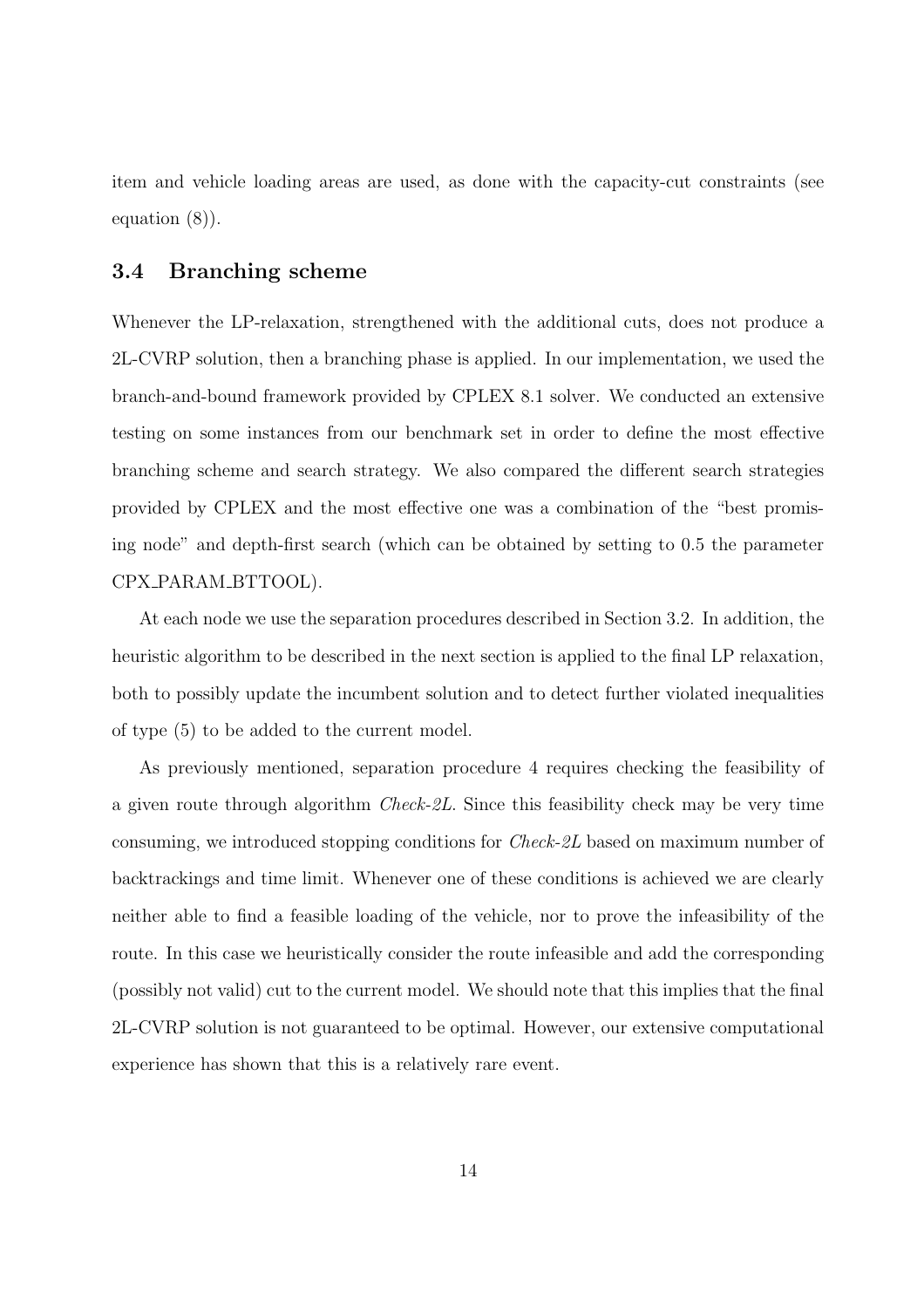#### 3.5 Heuristic Algorithms

The performance of the overall approach is enhanced by using specific heuristic algorithms for the 2L-CVRP to both derive an initial feasible solution at the root node and to possibly update the incumbent solution at other decision nodes.

A heuristic for the 2L-CVRP should combine the routing component with the twodimensional loading one. To this end, a set of routes is determined by using a *parametric* sequential insertion heuristic that takes into account both classical routing cost minimization, as well as two-dimensional packing insertion criteria. The obtained routes are improved by means of a two-opt exchange procedure and then checked for feasibility by using procedure Check-2L to be defined in Section 4.

The insertion algorithm operates as follows. It constructs one (possibly feasible) route at a time. The route is initialized by connecting the depot to the most distant unrouted customer. The next vertex to be inserted is selected as the one minimizing a modified insertion cost  $\Gamma_i$ , that takes into account the simple routing insertion cost, the residual area in the vehicle and the residual weight capacity. More precisely, given a customer i and the current route  $(S, \sigma)$ , let us define

$$
A^{res} = (A - \sum_{i \in S} a_i)
$$
, the residual loading area in the vehicle;  

$$
D^{res} = (D - \sum_{i \in S} d_i)
$$
, the residual weight capacity in the vehicle;

 $\Gamma_i$ , the cost of the best insertion of customer i in the route  $(S, \sigma)$ .

The modified insertion cost of customer i in route  $(S, \sigma)$  is then:

$$
\widetilde{\Gamma}_i = \alpha \Gamma_i + \beta (A^{res} - a_i) + \gamma (D^{res} - d_i)
$$
\n(10)

where  $\alpha, \beta, \gamma$  are suitably defined non-negative parameters such that  $\alpha + \beta + \gamma = 1$ . In addition,  $\tilde{\Gamma}_i = \infty$  whenever either  $a_i > A^{res}$  or  $d_i > D^{res}$ . It should be observed that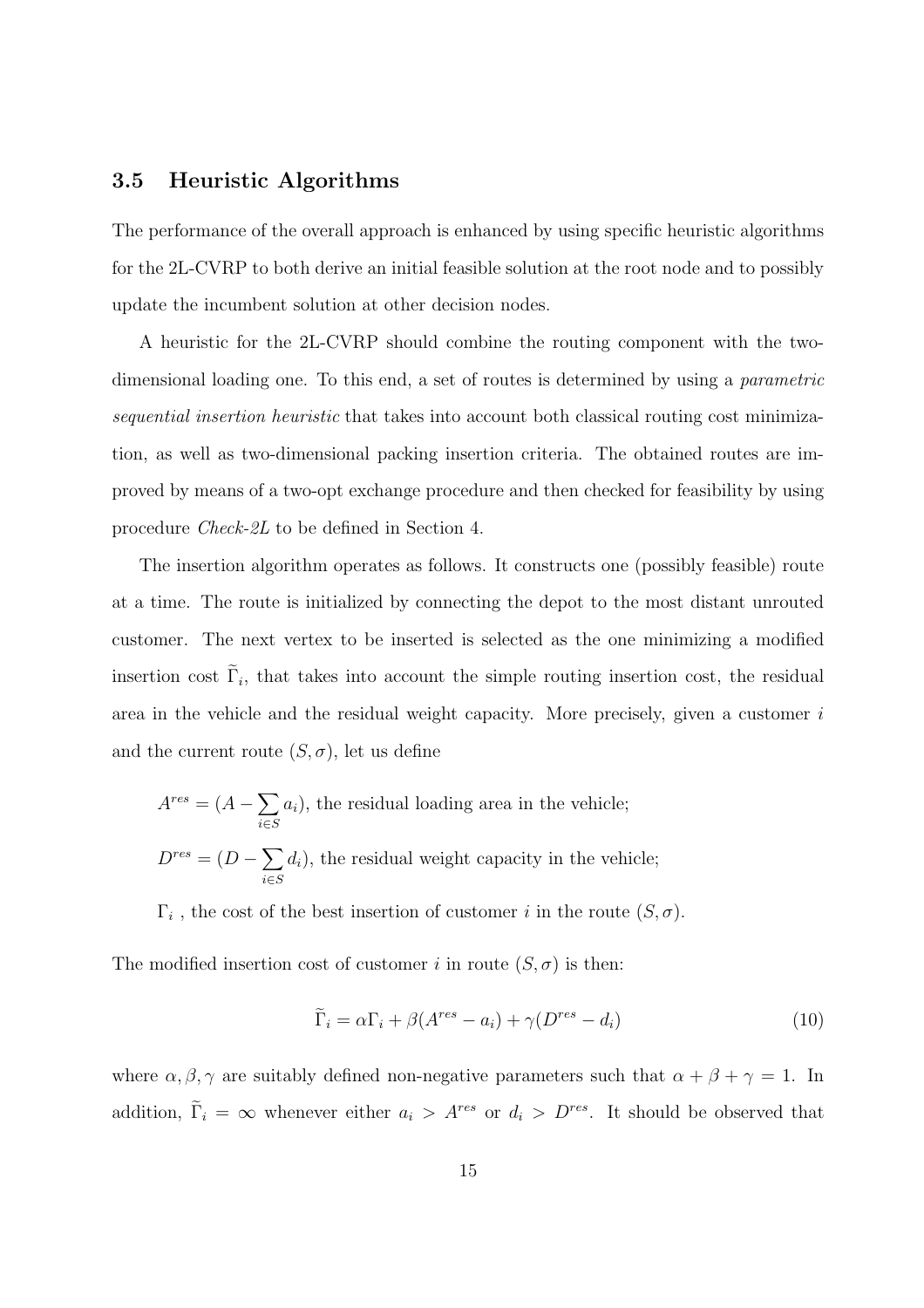parameters  $\alpha$ ,  $\beta$  and  $\gamma$  allow the combination of classical routing and packing insertion criteria. For example, when  $(\beta = \gamma = 0)$  we have the *cheapest insertion* rule used for the CVRP (see, e.g., Mole and Jameson (1976)). On the other hand, when  $\alpha = \gamma = 0$  (or alternatively  $\alpha = \beta = 0$ ) the insertion criterion turns out to be the well-known first fit rule used in the bin packing context (see, e.g., Johnson (1973)).

As soon as the current vehicle may not accommodate further customers and the total number of used routes is smaller than  $K$ , a new route is initialized and the insertion process is iterated. If all customers were inserted in the  $K$  routes, then a first-improvement descent procedure based on a two-opt neighborhood is applied to possibly improve the overall solution cost.

This constructive procedure is repeated ten times with different values of parameters  $\alpha$ ,  $\beta$  and  $\gamma$ , and the best solution is considered (see Iori (2004) for details). If the resulting solution value is smaller than the actual best known feasible 2L-CVRP solution, then the actual feasibility with respect to the loading of each route is checked through procedure *Check-2L*, to be described in Section 4. The procedure is called with a limit on the CPU time and on the maximum number of backtrackings. If all routes are feasible, then the current best known 2L-CVRP solution is updated. Otherwise, for each route that is proved to be infeasible the corresponding constraint is generated and added to the model.

The above heuristic procedure is executed at the beginning of the branch-and-cut algorithm to possibly produce a first feasible 2L-CVRP solution. In order to exploit the information of the current LP-relaxation at each branch-decision node, this heuristic scheme is also executed with modified edge costs defined as

$$
c'_e = c_e (1 - z_e^*/2) \tag{11}
$$

where, for each edge  $e \in E$ ,  $c_e$  is the original cost and  $z_e^*$  is the value of the associated variable in the current LP solution.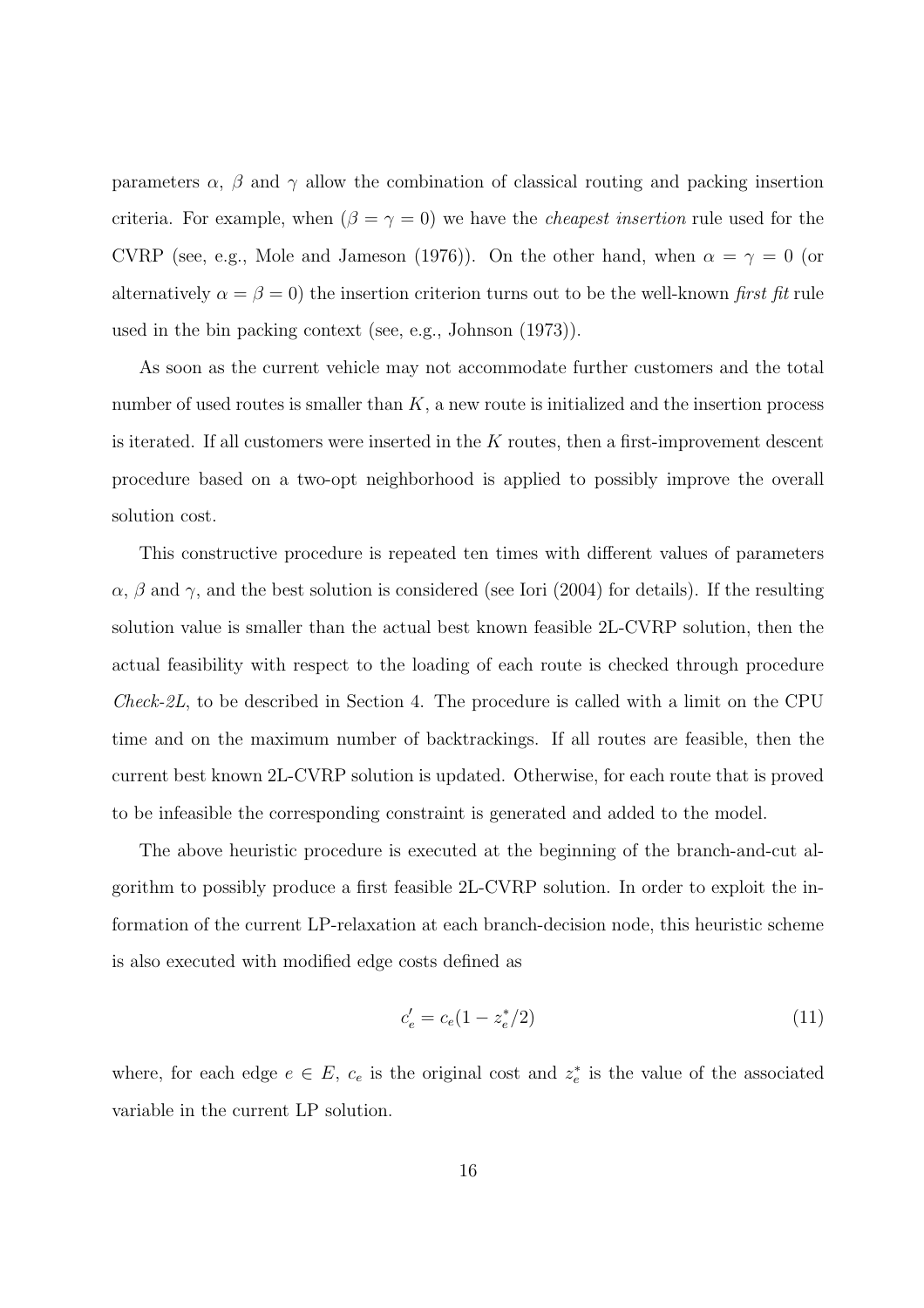# 4 A Branch-and-Bound Algorithm for the Loading-Check Problem

The overall solution approach for the 2L-CVRP outlined in the previous section strongly relies on a procedure to check the existence of a feasible loading pattern for a given route  $(S, \sigma)$ , according to Conditions 1–4 of Section 2. This problem hereafter is referred to as 2L. It is easy to see that 2L is  $N\mathcal{P}$ -Complete in the strong sense, since it generalizes other two-dimensional single-bin filling problems, such as the one described in Martello et al.  $(2000)$ , that are special cases of 2L where  $|S|=1$ .

In this section we describe an algorithm, called *Check-2L*, to exactly solve problem 2L. The algorithm is based on a branch-and-bound approach, and extends the one proposed by Martello et al. (2000) for a two-dimensional single-bin filling problem arising within the solution of the three-dimensional Bin Packing Problem (3BPP).

At the root node of the branch-and-bound search tree we compute lower bounds to possibly avoid entering the actual enumeration scheme. To this end, we relax the sequential loading requirements and use the lower bounds proposed by Martello and Vigo (1998) for the 2BPP. If the largest lower bound value is greater than one, then clearly the 2L instance is infeasible. Otherwise, the items are sorted in reversed customer loading sequence (i.e., the first customer to be visited is the last one to be loaded on the vehicle), and by nonincreasing width within each customer (breaking ties by non-increasing height).

We then use a simple heuristic procedure, derived from the classical bottom-left approach (see, e.g., Berkey and Wang (1987)), to possibly detect a feasible single-bin loading pattern. The heuristic places one item at a time (in the given order) in the lowest feasible position in the loading surface and left-justified, checking that Conditions 2–4 are not violated.

Whenever the lower and upper bounds did not prove the feasibility or infeasibility of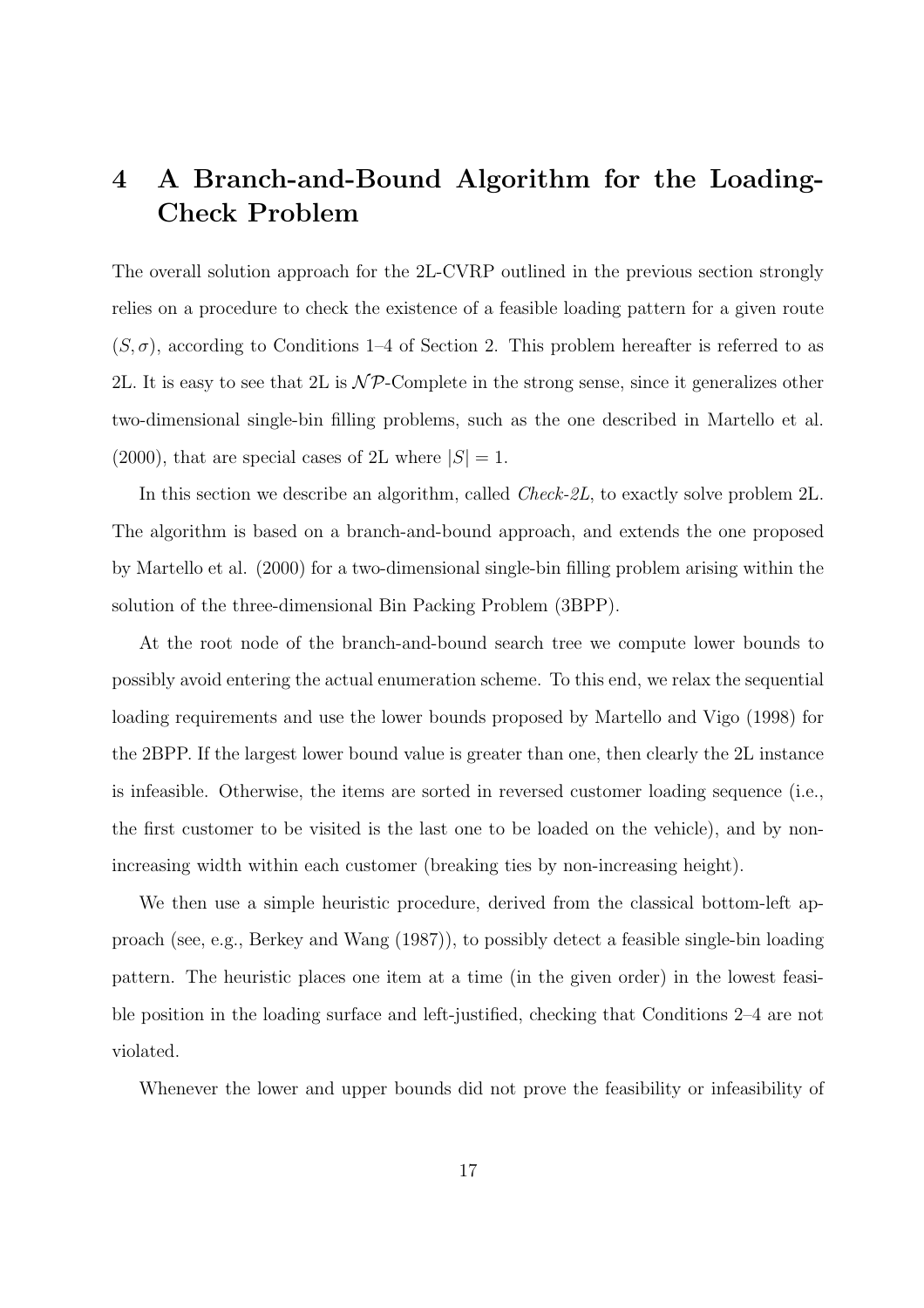the route  $(S, \sigma)$ , an implicit enumeration scheme is used. The scheme starts with an empty solution and generates one descendant node for each item, in the given order, by placing it in the bottom-left position (i.e., at coordinates  $(0,0)$ ) of the loading surface.

At each subsequent level of the search tree, a new item is placed in a feasible position of the loading surface. Given a partial solution associated with a node of the search tree, where some items have been placed, descendant nodes are generated, one for each nonplaced item and for each feasible placement position.

Scheithauer (1997) showed that the set of feasible placement positions for the 2BPP can be limited to the finite set of the contour points of the contour associated with the already placed items (similar results were described by Martello et al. (2000) for the 3BPP where such points were called *corner points*). In the 2L case we have to consider additional placement positions as a consequence of the customer sequencing constraints, that prevent the placement of an item at positions that would block the removal of other items belonging to customers visited earlier in the route.

More precisely, given a partial loading associated with a route  $(S, \sigma)$  and the current item to be placed, say  $(i, \ell)$ , two different cases may happen. The simplest one arises when item  $(i, \ell)$  does not block any of the already placed items  $(i', \ell')$ , i.e., when  $\sigma(i) \leq \sigma(i')$ . Then, the only placement positions to be considered for  $(i, \ell)$  are the contour points defined by Scheithauer (1997). Such situation is illustrated through a simple example depicted in Figure 2, in which we consider a vehicle loading surface with  $W = 20$  and  $H = 30$ . The figure gives a partial loading associated with a route  $(S, \sigma)$ , with  $S = \{1, 2, 3\}$  and  $\sigma(1) = 1, \sigma(2) = 2$  and  $\sigma(3) = 3$ , where four items of these customers have already been placed. The current contour is indicated in the figure by a thick dashed line, and the set of contour points is made up by the two positions  $(0, 20)$  and  $(7, 16)$ , indicated by empty circles. We note that, as explained in Scheithauer (1997), we can consider the area above item (1, 1) and below the contour as "trapped" and not available for placement of items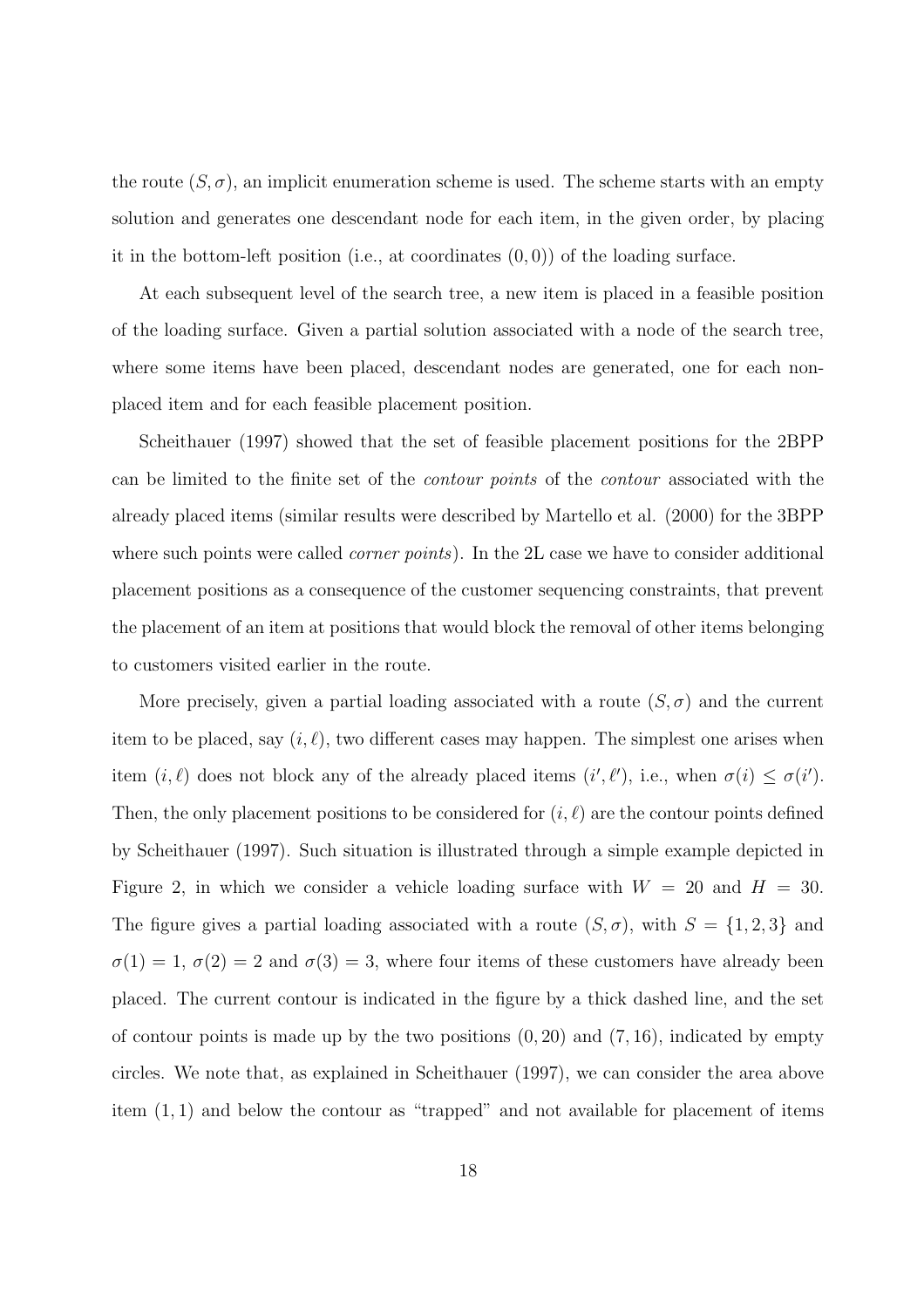in the descendant nodes, thus allowing for a reduction of the enumeration tree size. If the next item to be placed belongs to customer 1 it will not block the previously placed items, hence its only placement positions are the contour points  $(0,20)$  and  $(7,16)$ .



Figure 2: A partial loading with areas available for the next items to be placed. Route (S,  $\sigma$ ) has  $S = \{1, 2, 3\}$  and  $\sigma(1) = 1$ ,  $\sigma(2) = 2$  and  $\sigma(3) = 3$ .

The second case arises when the current item  $(i, \ell)$  may block already placed items. (In the example of Figure 2 this happens when the next item to be placed belongs to customers 2 or 3.) For the sake of simplicity, let us consider that there is a single already placed item, say  $(i', \ell')$ , that may be blocked by  $(i, \ell)$ . This incompatibility removes the area above item  $(i', \ell')$  from the area where item  $(i, \ell)$  may be placed. Intuitively this splits the area above the contour in at most two new subareas where the placement positions for item  $(i, \ell)$  have to be found. Since in each such subarea blocking incompatibilities are no longer present, the placement positions for  $(i, \ell)$  are the union of those determined within each subarea. It is easy to observe that each item  $(i', \ell')$  that may be blocked by  $(i, \ell)$  can create at most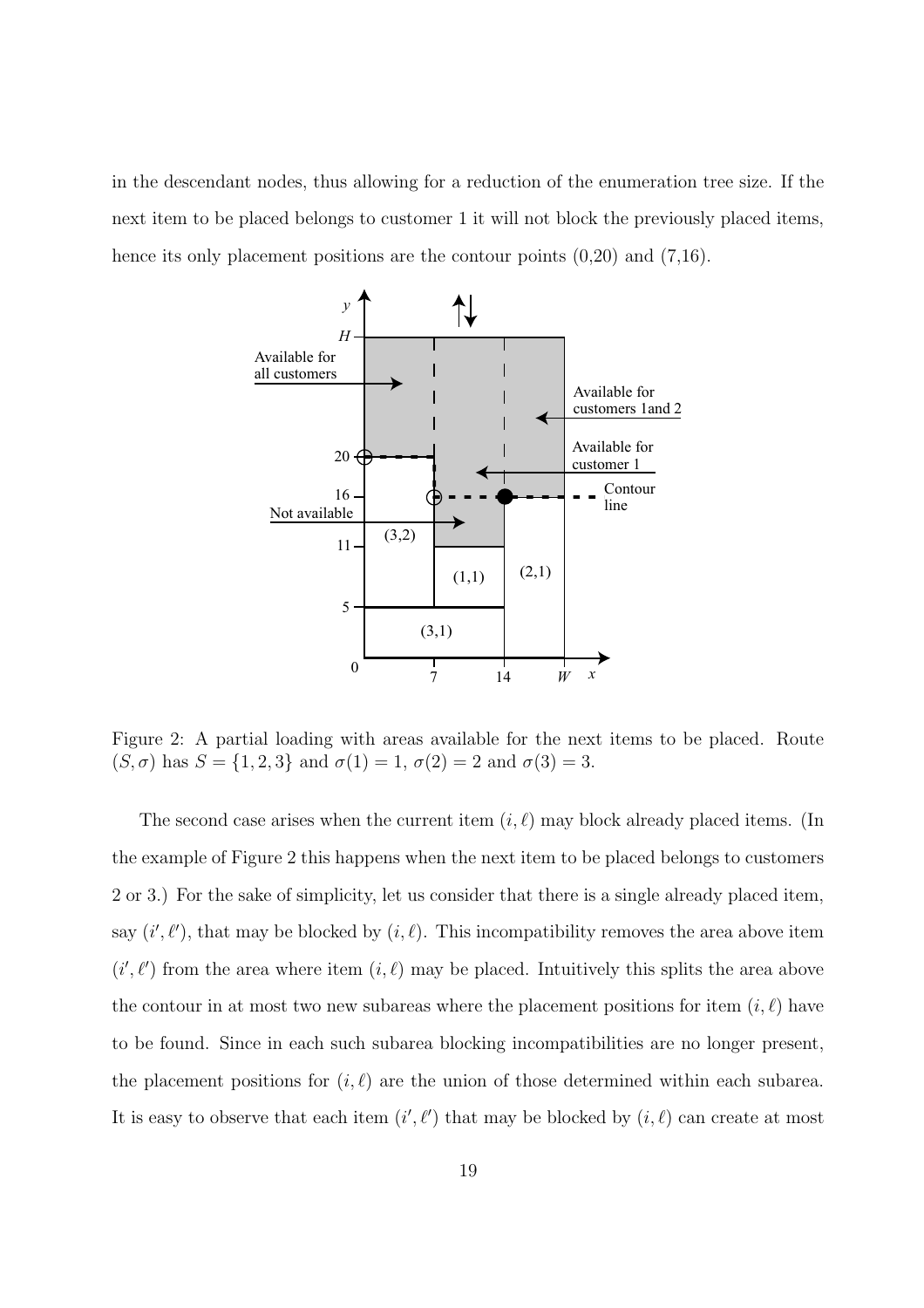one new placement position with respect to the original set of contour points determined when blocking incompatibilities are ignored. In the example of Figure 2, if the item to be placed belongs to customer 2, the area above item  $(1,1)$  is not available, and the resulting additional placement position is (14,16), indicated by a filled circle.

When more than one, say p, items may be blocked by the current item  $(i, \ell)$ , we observe that area above the contour is split in at most  $p + 1$  different subareas. Thus, in practice, the overall set of placement positions for  $(i, \ell)$  may include at most p additional points with respect to the set of the original contour points.

Whenever an item is placed, we may perform feasibility tests and compute lower bounds to possibly fathom the current node of the enumeration tree. Martello et al. (2000) used for the single-bin 2BPP and 3BPP, a simple bound that estimates the total area, T, that can be placed given a partial allocation, as the sum of the areas of the already placed items, plus the total available area above the contour. If  $T$  is not greater than the largest total placed area  $T^*$  found so far, then the current node can be clearly fathomed since it may not lead to an improved solution.

In our case, we may define additional simple feasibility tests by again considering the subdivision of the area above the contour imposed by the sequencing constraints. In particular, for each customer we may define the subareas that may be used to place his items. Then, we may fathom the current node as soon as the available area for a given customer is smaller than that of his unplaced items. Figure 2 illustrates this by showing the three subareas in which the area above the contour is divided. In addition, we may fathom the current node if, for a given customer, the total width of adjacent subareas that may accommodate his items is smaller than the width of his widest unplaced item, or when the maximum height of the available subareas is smaller than the height of his tallest unplaced item.

As previously mentioned, procedure Check-2L may consume a large portion of the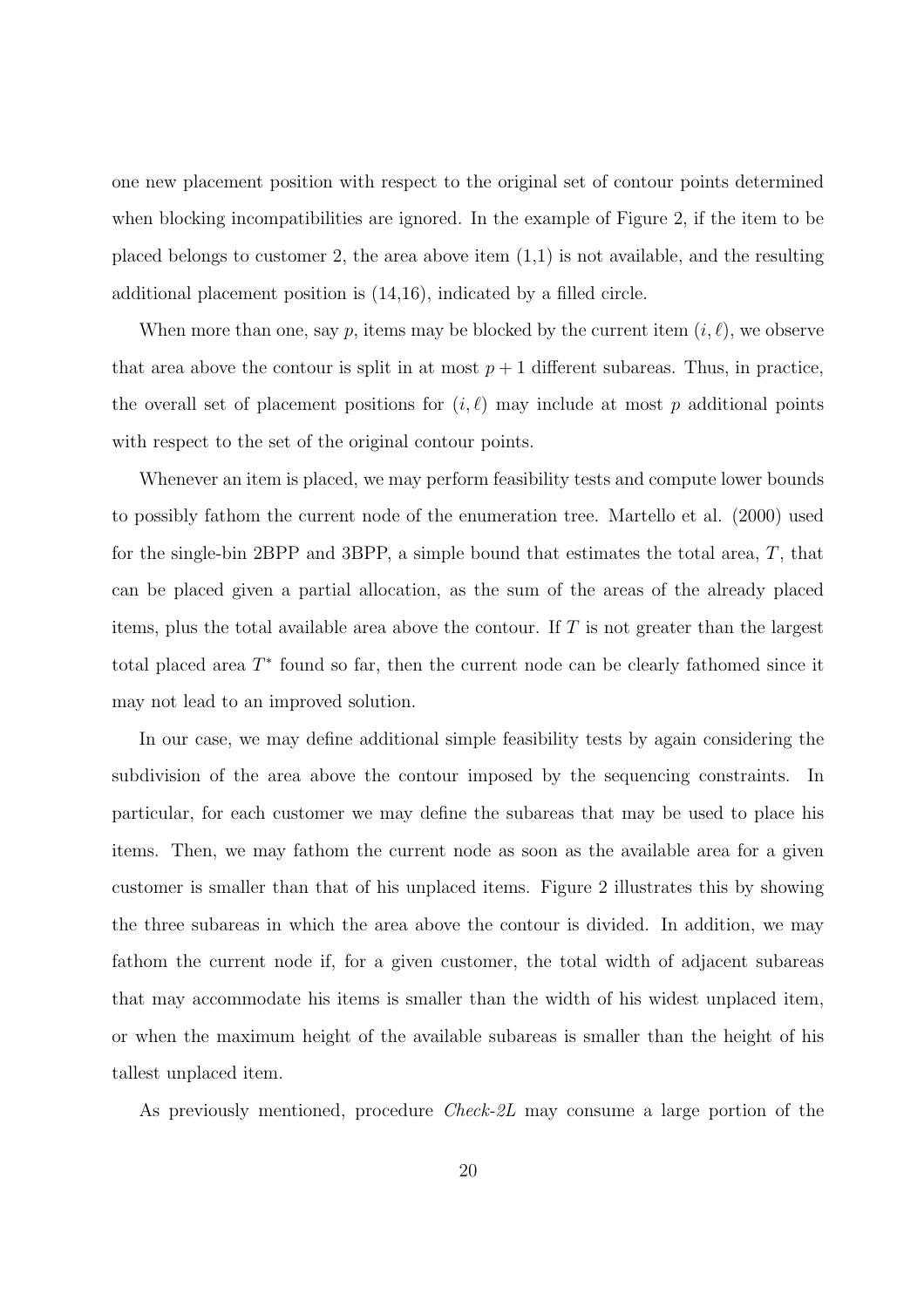total time required to solve the overall 2L-CVRP. Moreover, since a given route  $(S, \sigma)$  (or a customer's sub-sequence it contains) can appear in several different solutions generated by the branch-and-cut algorithm for the 2L-CVRP, we store the routes already tested by procedure Check-2L in a pool structure, thus avoiding to solve the same 2L instance twice. In particular, whenever a route is equal to or is contained into a feasible route of the pool, we know that it is feasible. Similarly, we know that a given route is infeasible if it is equal to or contains an infeasible route included in the pool.

## 5 Computational Results

The algorithm has been coded in C and run on a Pentium IV 3 GHz. The branch-and-cut was embedded in the framework provided by the CPLEX 9.0 solver.

In order to test the performance of the algorithm, we defined a set of test instances by extending to the 2L-CVRP some CVRP instances from the literature (see Reinelt (1991) or Toth and Vigo (2002a) for a definition of these CVRP instances). Each 2L-CVRP instance takes from the corresponding CVRP one the complete graph, the weights  $d_i$  associated with the customers and the weight capacity  $D$  of the vehicles. The costs of the arcs are integer values obtained by truncating the value of the Euclidean distances between the corresponding endpoints.

We considered five classes of instances (see Table 1), each corresponding to a different way used to generate the items associated with each customer. The first class corresponds to the original CVRP instance (obtained by assigning to each customer a single item having both sizes equal to 1, and by setting  $W = H = n$ ). As to the remaining classes, the item and bin sizes are generated in a similar way as in the 2BPP literature. For each class  $r = 2, \ldots, 5$ , the size of the loading surface of the vehicles is set to  $W = 20$  and  $H = 40$ , and the number of items generated for each customer is a uniformly random integer value in the interval  $[1, r]$ . For each of these items, a possible shape, namely *Vertical, Homogeneous*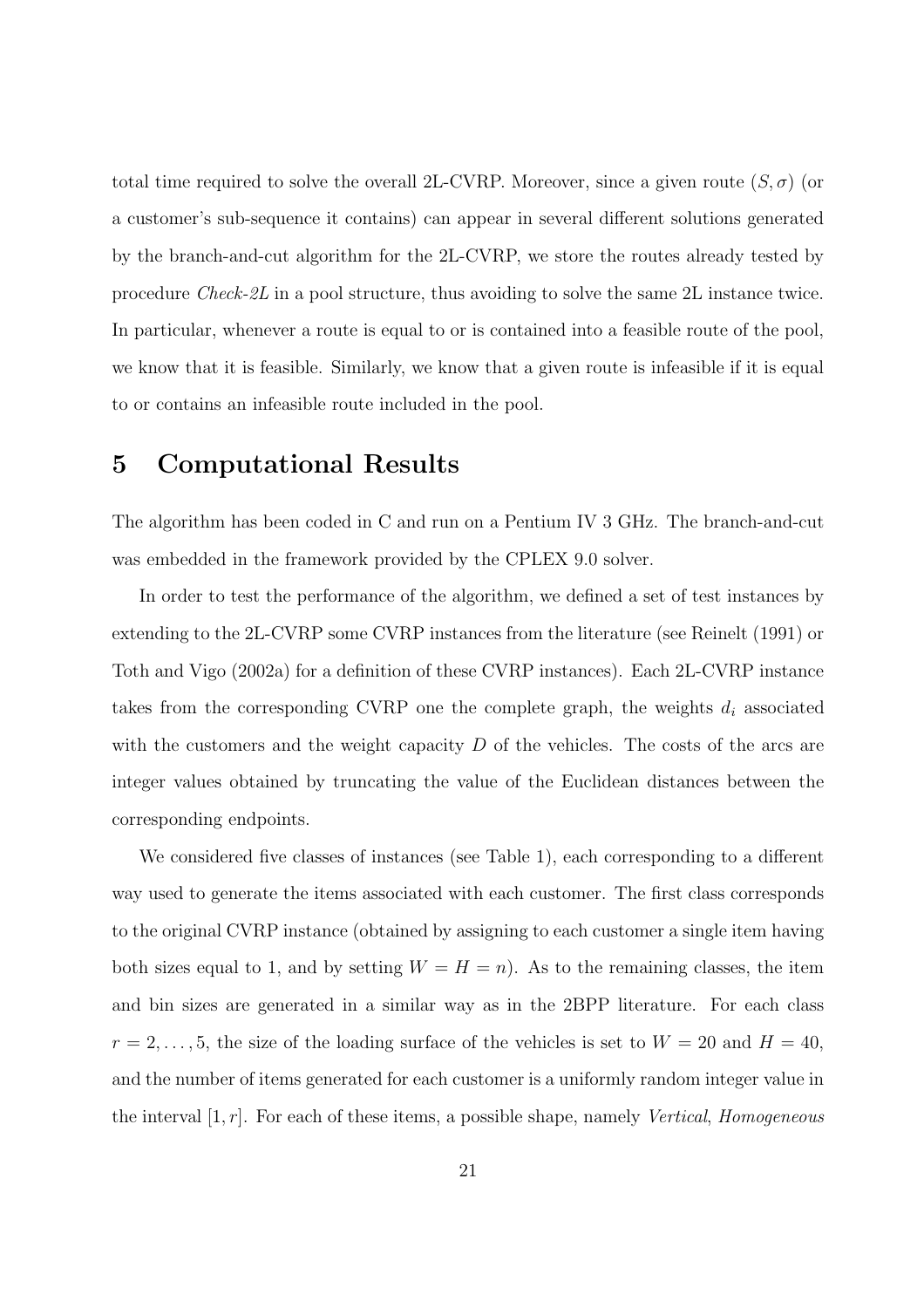or Horizontal, is selected with equal probability, and the corresponding item sizes are randomly generated in the intervals given in Table 1.

|                |        |                                            | Vertical                                  |                                            | Homogeneous                                | Horizontal                                |                                            |  |  |
|----------------|--------|--------------------------------------------|-------------------------------------------|--------------------------------------------|--------------------------------------------|-------------------------------------------|--------------------------------------------|--|--|
| Class          | $m_i$  | $h_{i\ell}$                                | $w_{i\ell}$                               | $h_{i\ell}$                                | $w_{i\ell}$                                | $h_{i\ell}$                               | $w_{i\ell}$                                |  |  |
| 1              |        |                                            |                                           |                                            |                                            |                                           |                                            |  |  |
| $\overline{2}$ | [1, 2] | $\frac{4H}{10}$ ,<br>$\frac{9H}{10}$       | $\left[\frac{W}{10},\frac{2W}{10}\right]$ | $\left[\frac{2H}{10},\frac{5H}{10}\right]$ | $\left[\frac{2W}{10},\frac{5W}{10}\right]$ | $\left[\frac{H}{10},\frac{2H}{10}\right]$ | $\frac{9W}{10}$<br>$\frac{4W}{10}$ ,       |  |  |
| 3              | [1,3]  | $\left[\frac{3H}{10},\frac{8H}{10}\right]$ | $\left[\frac{W}{10},\frac{2W}{10}\right]$ | $\left[\frac{2H}{10},\frac{4H}{10}\right]$ | $\left[\frac{2W}{10},\frac{4W}{10}\right]$ | $\left[\frac{H}{10},\frac{2H}{10}\right]$ | $\left[\frac{3W}{10},\frac{8W}{10}\right]$ |  |  |
| $\overline{4}$ | [1, 4] | $\left[\frac{2H}{10},\frac{7H}{10}\right]$ | $\left[\frac{W}{10},\frac{2W}{10}\right]$ | $\left[\frac{H}{10}, \frac{4H}{10}\right]$ | $\left[\frac{W}{10},\frac{4W}{10}\right]$  | $\left[\frac{H}{10},\frac{2H}{10}\right]$ | $\frac{2W}{10},$<br>$\frac{7W}{10}$        |  |  |
| $\overline{5}$ | [1, 5] | $\left[\frac{H}{10}, \frac{6H}{10}\right]$ | $\left[\frac{W}{10},\frac{2W}{10}\right]$ | $\left[\frac{H}{10},\frac{3H}{10}\right]$  | $\frac{W}{10}$ ,<br>$\frac{3W}{10}$        | $\left[\frac{H}{10},\frac{2H}{10}\right]$ | $\frac{W}{10}$<br>$\frac{6W}{10}$          |  |  |

Table 1: Classes used for the generation of the items.

It should be observed that in these instances there is no correlation between the weight of the items and their overall area. In preliminary experiments, we also extensively generated correlated instances, and they resulted easier to solver than the uncorrelated ones (see Iori (2004) for more details).

For each instance, the number K of available vehicles is determined as follows. For instances of Class 1,  $K$  is set equal to the corresponding value in the original CVRP instance, denoted as  $K_{\text{cvRP}}$ . For the other classes, we heuristically solve a 2BPP associated with the items, by using an adaptation to 2BPP of the heuristic described in Martello et al.  $(2000)$  for the 3BPP. Then K is set to the maximum value between the number of bins in this heuristic solution and  $K_{\text{cvRP}}$ . It should be noted that, since in the heuristic 2BPP approach clustering and sequential loading constraints are not explicitly taken into account, the resulting  $K$  may be smaller that the actual minimum number of vehicles needed to load all the items, thus leading to an infeasible 2L-CVRP instance. However, this situation never occurred in our experiments: the exact algorithm was always able to find a feasible solution using this heuristic  $K$  value.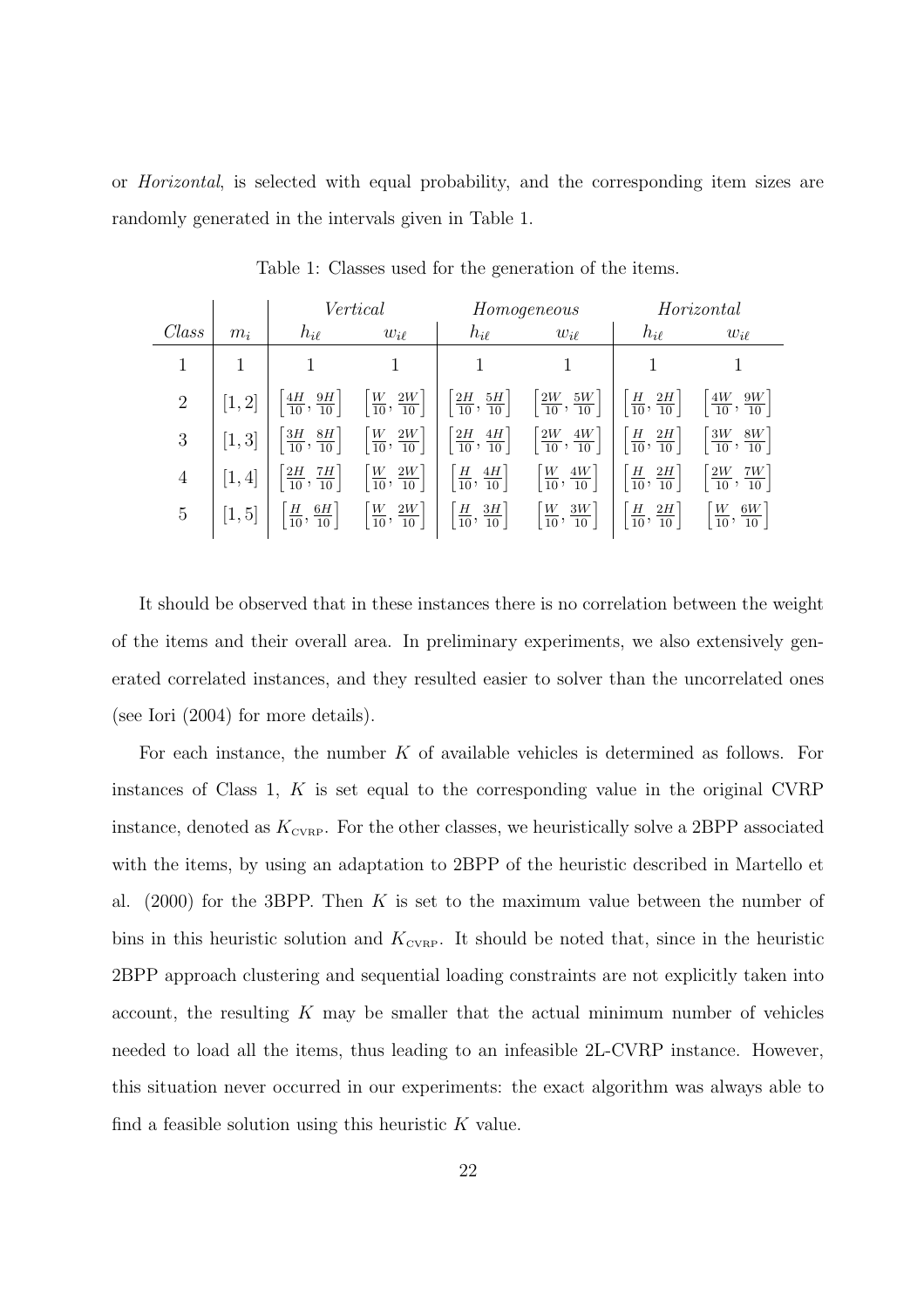We finally note that, as frequently done in the routing context, we did not allow singlecustomer routes.

We considered 12 CVRP instances and, for each of them, we generated one instance for each class, obtaining in total 60 instances, with up to 35 customers and 114 items. The original CVRP instances and the complete set of 2L-CVRP instances can be downloaded from http://www.or.deis.unibo.it/research.html.

We imposed a CPU time limit of 86400 seconds (i.e., one day) to the overall algorithm. The branch-and-bound algorithm of Section 4 was allowed a maximum time of 7200 seconds (i.e., 2 hours) for each execution of Check-2L requested by the Separation Procedure 4 of Section 3.2, and a maximum time of 100 seconds as well as a maximum number of 10000 backtrackings for each execution requested by the heuristic algorithm of Section 3.5. These values were determined during a preliminary tuning of the algorithm, performed by considering a small subset of instances, and represent a good compromise between computing time and overall performance.

The results of our computational experience are summarized in Tables 2 and 3. For each instance, Name and Class give the name of the original CVRP instance and the class used for the creation of the items, respectively. Then,  $n$  represents the number of customers,  $M$ the total number of items and  $K$  the number of available vehicles.

The performance of the algorithm in the solution of each instance is summarized in three groups of columns denoted as Loading, Routing, and Overall. For what concerns the loading group, Pool reports the size of the pool of the feasible and infeasible loading constraints kept in memory, and  $N_{BB}$  gives the total number of times algorithm Check-2L was called by the Separation Procedure 4 of Section 3.2. Fails gives the number of calls in which Check-2L was not able either to find a feasible loading for the subproblem, or to prove its infeasibility. Finally,  $T_{load}$  represents the total CPU time in seconds used by the loading-related procedures. It is worth noting that the pool is filled with  $N_{BB}$  (feasible or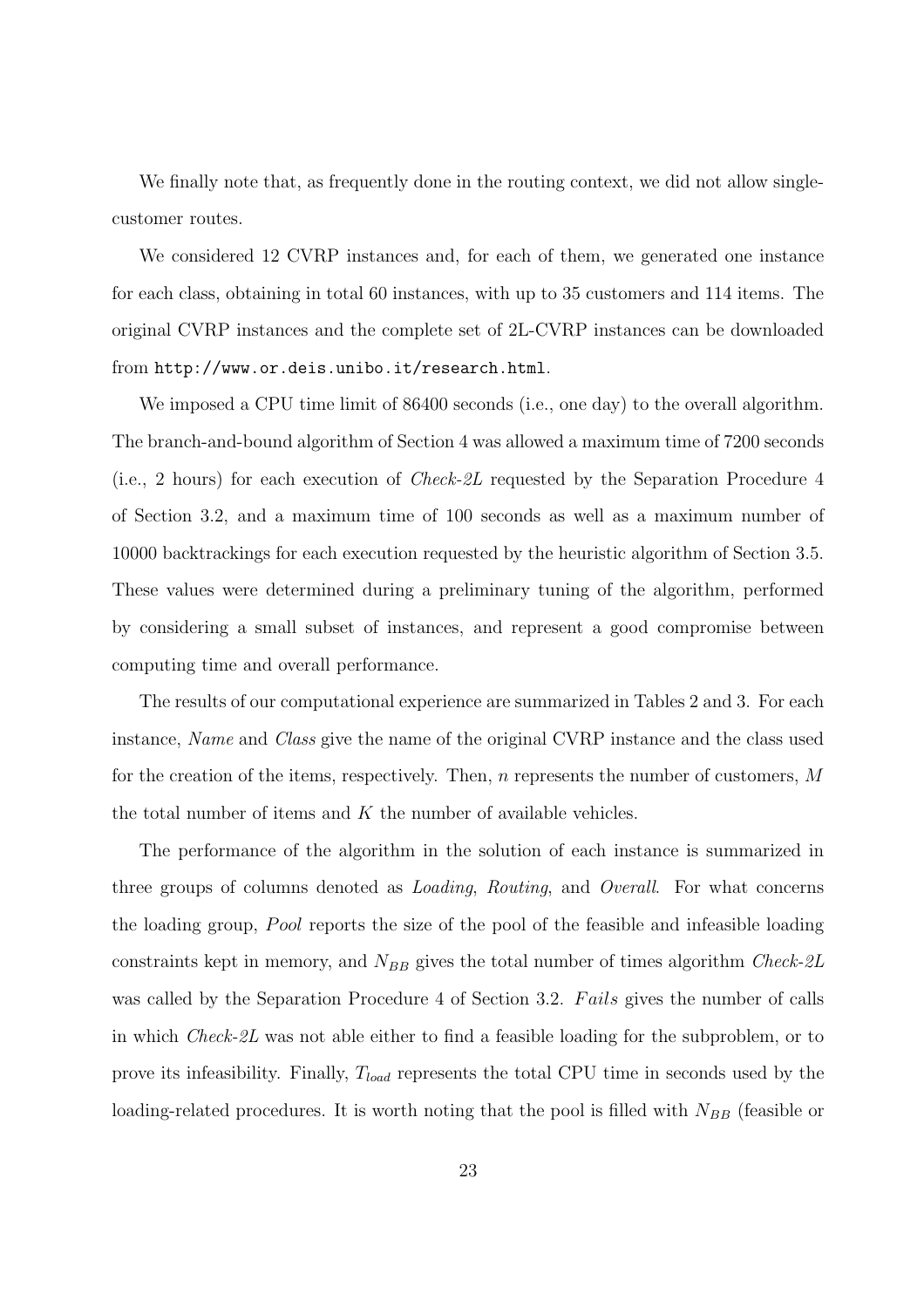infeasible) entries by the Separation Procedure 4, and  $Pool - N_{BB}$  entries by the heuristic approach of Section 3.5.

In the routing group, Cuts gives the number of cuts obtained through Separation Procedures 1–4 and added to the reduced model (not including default cuts added by CPLEX),  $\mathcal{C}_{gap}$  reports the percentage gap between the value z of the best feasible solution found and the final lower bound LB of the root node (computed as  $\mathcal{H}_{gap} = 100(z (LB)/LB$ ), and  $T_{\text{rout}}$  gives the total time spent by the routing-related procedures. Finally, in the overall group, z gives the value of the best feasible solution found,  $T<sub>z</sub>$  the time required to obtain such a solution (i.e., the time in which the last update of the incumbent solution was made), and  $T_{tot}$  reports the computing time used by the overall algorithm (i.e.,  $T_{tot} = T_{load} + T_{rout}$ ). All the times are expressed in seconds on a Pentium IV 3 Ghz. We note that a solution is proved to be optimal if and only if it achieves  $Fails = 0$  and  $\mathcal{K}_{gap} = 0$ . These optimal values are depicted in bold characters.

By observing Tables 2 and 3, we may see that the proposed algorithm was able to solve all instances with up to 25 customers within moderate computing time (always smaller than one hour), whereas a few larger instances were not solved within the overall time limit. The size of the solved instances is consistent with the results reported in the literature for the two separate problems that are combined into the 2L-CVRP. Indeed, a basic branchand-cut approach for the CVRP using just simple separation procedures for constraints (4) may hardly solve instances with more than 30 customers, whereas state-of-the-art branchand-bound algorithms for 2BPP (see, e.g., Martello and Vigo (1998)) may solve loading instances similar to those generated in our work with at most 80–100 items.

The effect of the loading component of the 2L-CVRP is witnessed by the fact that both  $K$  and the optimal solution value are in general larger than those of the original CVRP instance. For classes 2, 3, 4 and 5, the average increase in the solution value, with respect to the CVRP solution, is, respectively, 8, 8%, 9, 3%, 5, 9% and 5, 60% (computed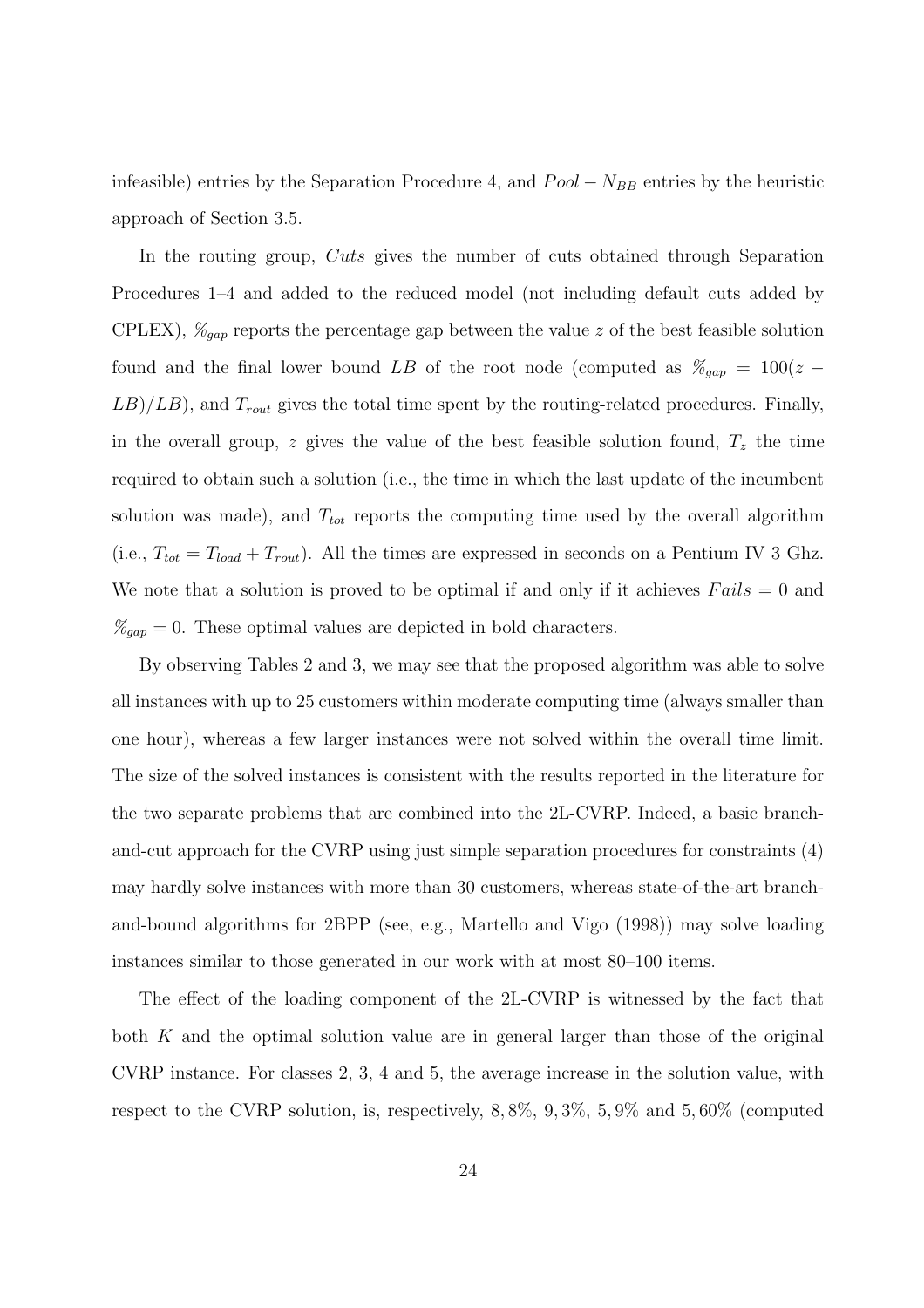by considering only the proved optimal values). The few exceptions to this increase in the routing cost are represented by instances of Class 5, in which the item sizes are relatively small.

Procedure *Check-2L* proved to be particularly efficient for the resolution of the 2L. For the complete set of instances, out of 9869 times in which it was called by the Separation Procedure 4, Check-2L failed only 32 times to prove the feasibility or infeasibility of the loading. These exceptions arise for one instance of Class 4 and two instances of Class 5, and this is explained by the fact that these classes are characterized by a large number of items to be loaded into each vehicle. This is a typical feature of very difficult 2BPPs. As a consequence, for each CVRP instance,  $T_{load}$  augments from Class 2 to Class 5, and in some cases can absorb a very large part of the computing time. We also note that the final solutions of instances  $E030 - 03q$  Class 4 and Class 5 were not proved to be optimal, due to the failures of Check-2L that may result in the addition of possibly not valid cuts (see Section 3.4). The execution of the algorithm for instance  $E033 - 03n$  Class 2 was halted before the time limit of one day because it had reached a maximum memory limit.

When addressing larger CVRP instances,  $T_{rout}$  increases consistently. This is however not surprising, since it is well known that the separation of constraints (4) does not suffice for the quick solution of CVRPs of these sizes through branch-and-cut. All the instances of Class 1 are solved to optimality. Among the other classes (where the routing does not absorb the entire computing time granted to the algorithm), in three cases the branch-andcut approach does not manage to explore the whole tree, and gives back a value of  $\mathcal{Z}_{gap}$ that can be very high. The number of cuts added during the execution of the algorithm may be quite large and increases with the size of the instance.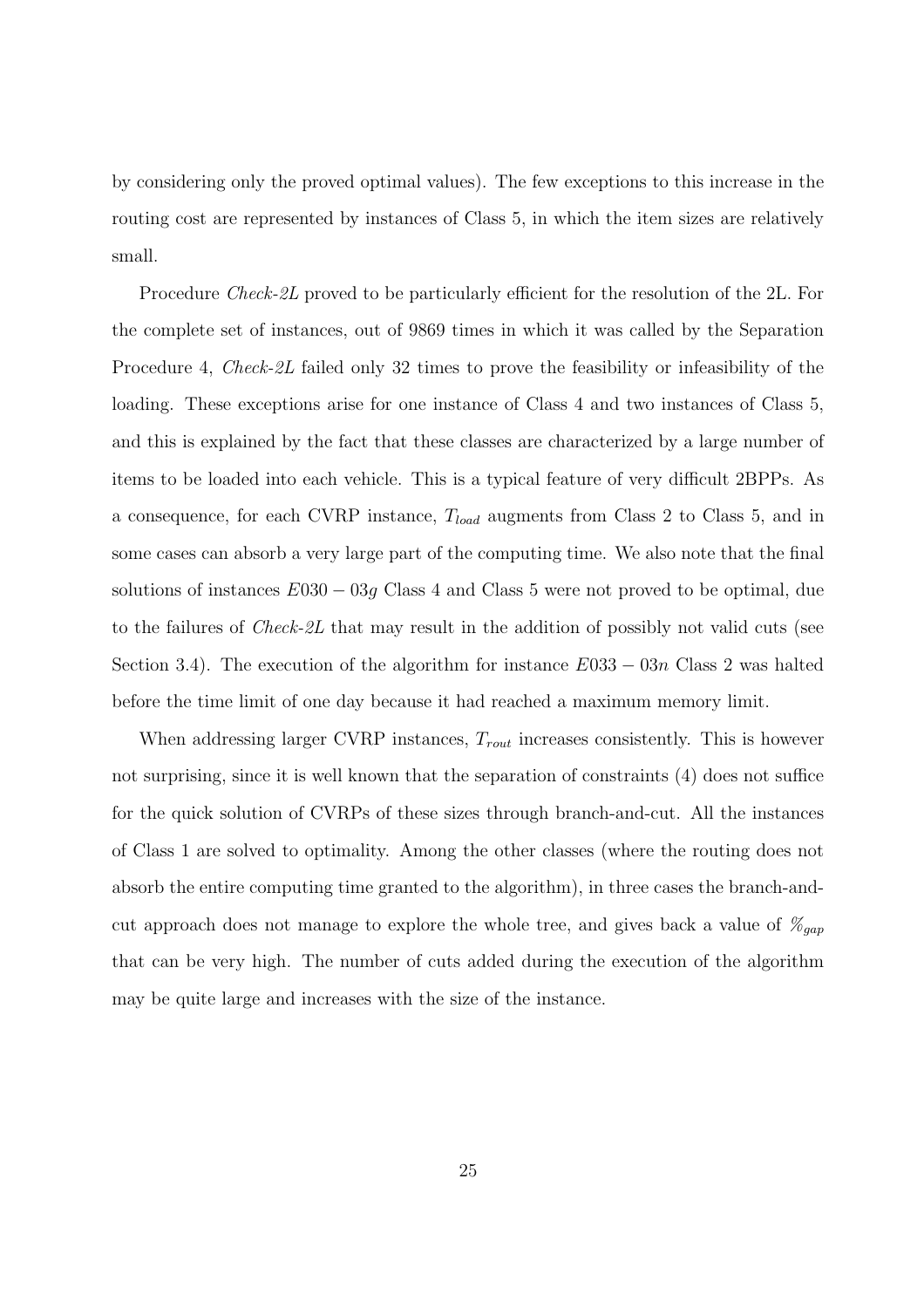## 6 Conclusions

In this paper we examined the problem of finding the optimal routes for K vehicles used to serve the demand of n customers, consisting of a set of two-dimensional rectangular items with given sizes and weight. Each vehicle has a weight capacity limit and a rectangular loading surface. The problem, denoted as 2L-CVRP, combines the well-known Capacitated Vehicle Routing Problem and the two-dimensional Bin Packing Problem, and leads to a very complicated overall combinatorial problem.

We presented an integer linear programming model for the 2L-CVRP, containing two families of constraints, used to impose the weight capacity-cut constraints and to forbid infeasible loading patterns. Since both families involve an exponentially-growing number of constraints, we adopted a branch-and-cut approach for the exact solution of the model, using heuristic separation procedures to possibly detect violated constraints.

The proposed approach was successfully tested on instances derived from classical CVRP ones, involving up to 35 customers and more than 100 items. Within 24 hours of computing time, the proposed algorithm was able to solve all the instances of the test bed except five cases. Moreover, all the instances with at most 25 customers were solved in less than one hour of computing time.

# Acknowledgements

The authors thanks the Associate Editor and two anonymous referees for their comments that greatly improved the quality of the final paper. The first and third authors thank the "Ministero dell'Istruzione, dell'Università e della Ricerca" (MIUR) and the "Consiglio Nazionale delle Ricerche" (CNR), Italy, for the support given to this project. The second author thanks the "Ministerio de Educación y Ciencia" (TIC2003-05982-C05-02), Spain. The computational experiments were executed at the Laboratory of Operations Research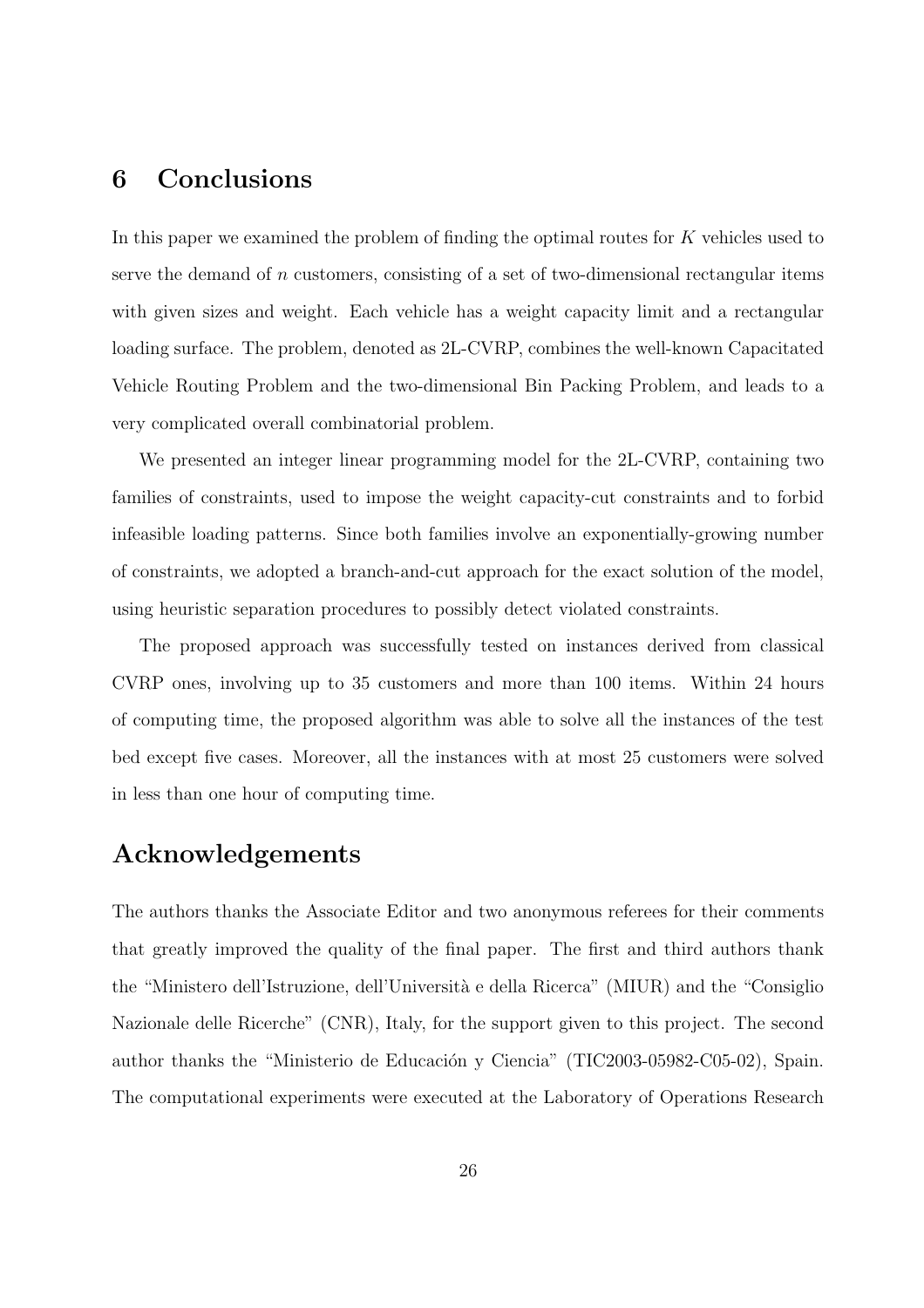(LabOR) of the University of Bologna.

# References

- [1] J.R. Araque, L.A. Hall and T.L. Magnanti, "Capacitated trees, capacitated routing and associated polyhedra", Discussion paper 9061, Center for Operations Research and Econometrics, Catholic University of Louvain, 1990.
- [2] N. Ascheuer, M. Fischetti and M. Grötschel, "A Polyhedral Study of the Asymmetric Traveling Salesman Problem with Time Windows", Networks 36, 69–79 (2000).
- [3] N. Ascheuer, M. Fischetti and M. Grötschel, "Solving the Asymmetric Traveling Salesman Problem with Time Windows by Branch-and-Cut", Mathematical Programming 90, 475–506 (2001).
- [4] J.F. Bard, G. Kontoravdis and G. Yu, "A branch-and-cut procedure for the vehicle routing problem with time windows", *Transportation Science* 36, 250–269 (2002).
- [5] J.O. Berkey and P.Y. Wang, "Two dimensional finite bin packing algorithms", Journal of the Operational Research Society 38, 423–429 (1987).
- [6] U. Blasum and W. Hochstättler, "Application of the branch and cut method to the vehicle routing problem", Working paper zaik2000, University of Koeln, 2000.
- [7] A. Bortfeldt and H. Gehring, "A hybrid genetic algorithm for the container loading problem", European Journal of Operational Research 131, 143–161 (2000).
- [8] M.A. Boschetti and A. Mingozzi, "The two-dimensional finite bin packing problem. Part I: New lower bounds for the oriented case",  $4OR 1(1)$ ,  $27-42$  (2003a).
- [9] M.A. Boschetti and A. Mingozzi, "The two-dimensional finite bin packing problem. Part II: New lower and upper bounds", 4OR 1(2), 135–147 (2003b).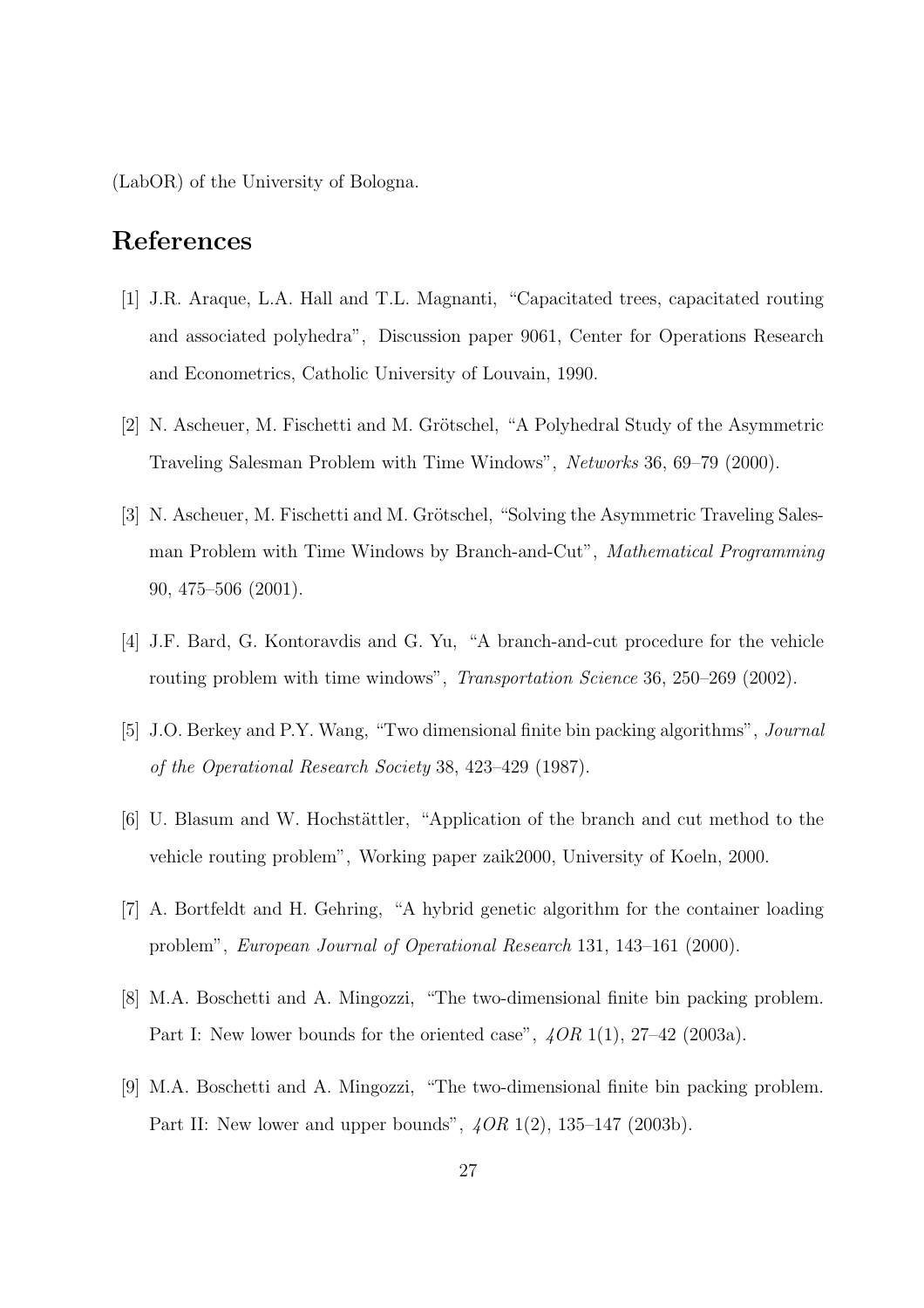- [10] C.S. Chen, S.M. Lee and Q.S. Shen, "An analytical model for the container loading problem", European Journal of Operational Research 80, 68–76 (1995).
- [11] M. Dell'Amico, S. Martello and D. Vigo. "A lower bound for the non-oriented twodimensional bin packing problem", Discrete Applied Mathematics 118, 13–24 (2002).
- [12] S.P. Fekete and J. Schepers, "New classes of fast lower bounds for bin packing problems", Mathematical Programming, 91:11–31, 2001.
- [13] S.P. Fekete and J. Schepers, "An exact algorithm for higher-dimensional orthogonal packing", Technical Report, Technische Universität Braunschweig, 2004a. Available at http://www.math.tu-bs.de/ fekete/publications.html.
- [14] S.P. Fekete and J. Schepers, "A general framework for bounds for higher-dimensional orthogonal packing problems", Mathematical Methods of Operations Research, 60:311– 329, 2004b.
- [15] M.L. Fisher, "Optimal solution of the vehicle routing problems using k-trees", Operations Research 42, 621–642 (1995).
- [16] R. Fukasawa, H. Longo, J.L. Lysgaard, M. Poggi de Aragão, M. Reis, E. Uchoa, and F. Werneck. "Robust branch-and-cut-and-price for the capacitated vehicle routing problem", in Proceedings of the X IPCO, volume 3064, pages 1–15, New York, 2004. Springer Lecture Notes in Computer Science.
- [17] L. Gouveia, "A result on projection for the vehicle routing problem", European Journal of Operational Research 83, 610–624 (1995).
- [18] M. Iori, Metaheuristic algorithms for combinatorial optimization problems, Ph.D. thesis, DEIS, University of Bologna, Italy (2004).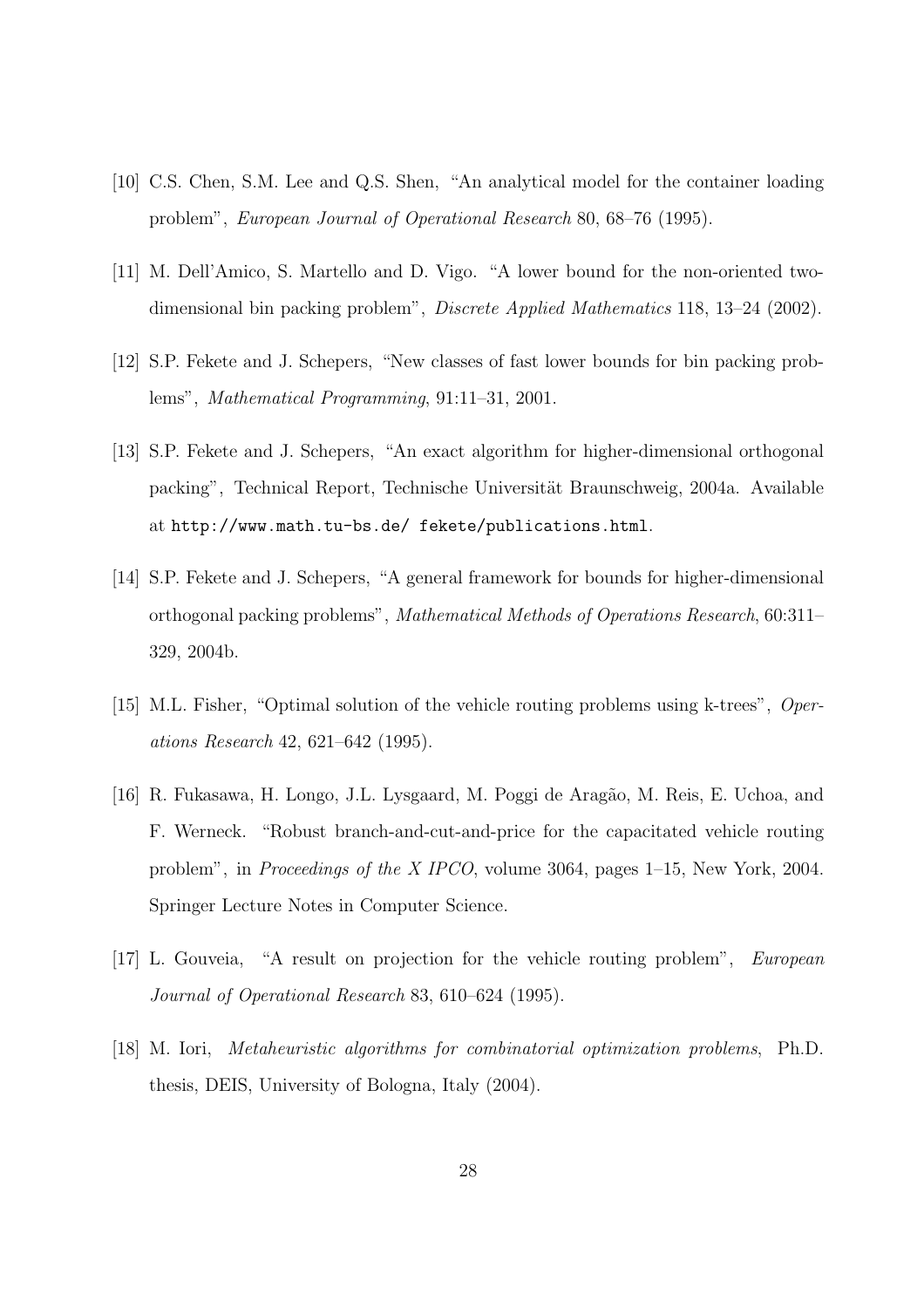- [19] D.S. Johnson, Near-optimal bin packing algorithms, Ph.D. thesis, MIT, Cambridge, MA (1973).
- [20] A.N. Letchford, R.W. Eglese and J. Lysgaard, "Multistars, partial multistars and the capacitated vehicle routing problem", Mathematical Programming 94(1), 21–40 (2002).
- [21] S. Martello, D. Pisinger and D. Vigo, "The three-dimensional bin packing problem", Operations Research 48, 256–267 (2000).
- [22] S. Martello and D. Vigo, "Exact solution of the two-dimensional finite bin packing problem", Management Science 44, 388–399 (1998).
- [23] R.H. Mole and S.R. Jameson, "A sequential route-building algorithm employing a generalized savings criterion", Operational Research Quarterly 27, 503–511 (1976).
- [24] D. Naddef, "Polyhedral theory and branch-and-cut algorithms for the symmetric TSP", in The Traveling Salesman Problem and its Variants, G. Gutin and A. Punnen (eds), 29–116, Kluwer, Dordrecht, 2002.
- [25] D. Naddef and G. Rinaldi, "Branch-and-cut algorithms for the capacitated VRP", in The Vehicle Routing Problem, P. Toth and D. Vigo (eds), 53–84, SIAM Monographs on Discrete Mathematics and Applications, Philadelphia (2002).
- [26] D. Pisinger, "A tree search heuristic for the container loading problem", Ricerca Operativa 28(87), 31–48 (1998).
- [27] D. Pisinger, "Heuristics for the container loading problem", European Journal of Operational Research 141, 143–153 (2002).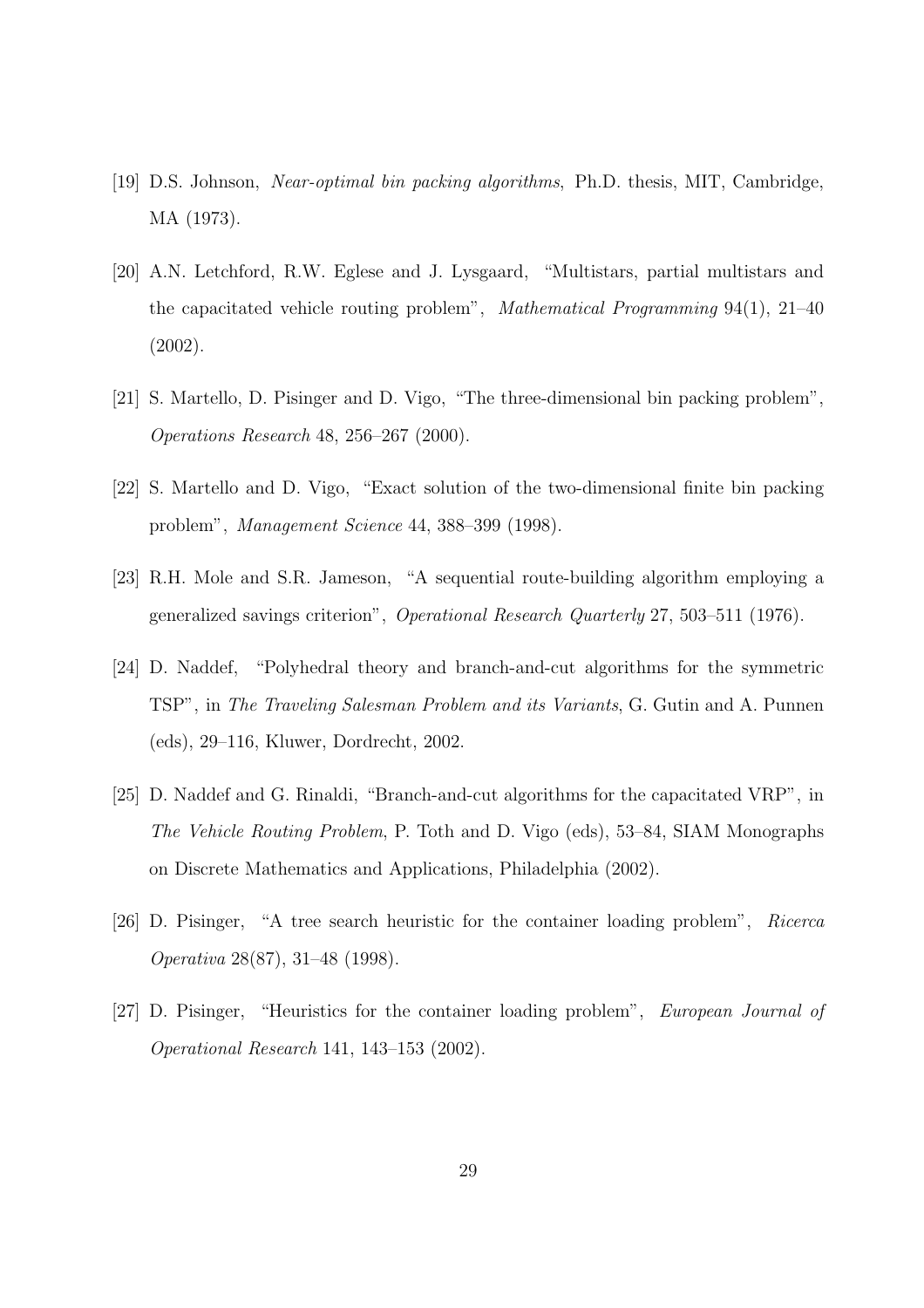- [28] D. Pisinger, E. Den Boef, J. Korst, S. Martello and D.Vigo. "A note on robot-packable and general variants of the three-dimensional bin packing problem", to appear in Operations Research, 2005.
- [29] D. Pisinger and M. Sigurd, "Using decomposition techniques and constraint programming for solving the two-dimensional bin packing problem", Technical Report 03/1, Department of Computer Science, University of Copenhagen, 2003.
- [30] G. Reinelt, "TSPLIB a travelling salesman problem library", ORSA Journal on Computing 3, 376–384 (1991).
- [31] G. Scheithauer, "Algorithms for the container loading problem", in Operations Research Proceedings 1991, Springer, Berlin (1992).
- [32] G. Scheithauer, "Equivalence and dominance for problems of optimal packing of rectangles", Ricerca Operativa  $27(83)$ ,  $3-34$  (1997).
- [33] G. Scheithauer, "LP based bounds for the container and multi-container loading problem", International Transactions in Operational Research 6, 199–213 (1999).
- [34] P. Toth and D. Vigo, "An overview of vehicle routing problems", in The Vehicle Routing Problem, P. Toth and D. Vigo (eds), 1–24, SIAM Monographs on Discrete Mathematics and Applications, Philadelphia (2002a).
- [35] P. Toth and D. Vigo, The Vehicle Routing Problem, SIAM Monographs on Discrete Mathematics and Applications, Philadelphia (2002b).
- [36] A. Türkay, "Loading sequence issues in routing problems with packing constraints", Technical report, Uludag Universitesi, Müh. Mim. Fak., Endüstryi Mühendisligi Bölümü, 2003.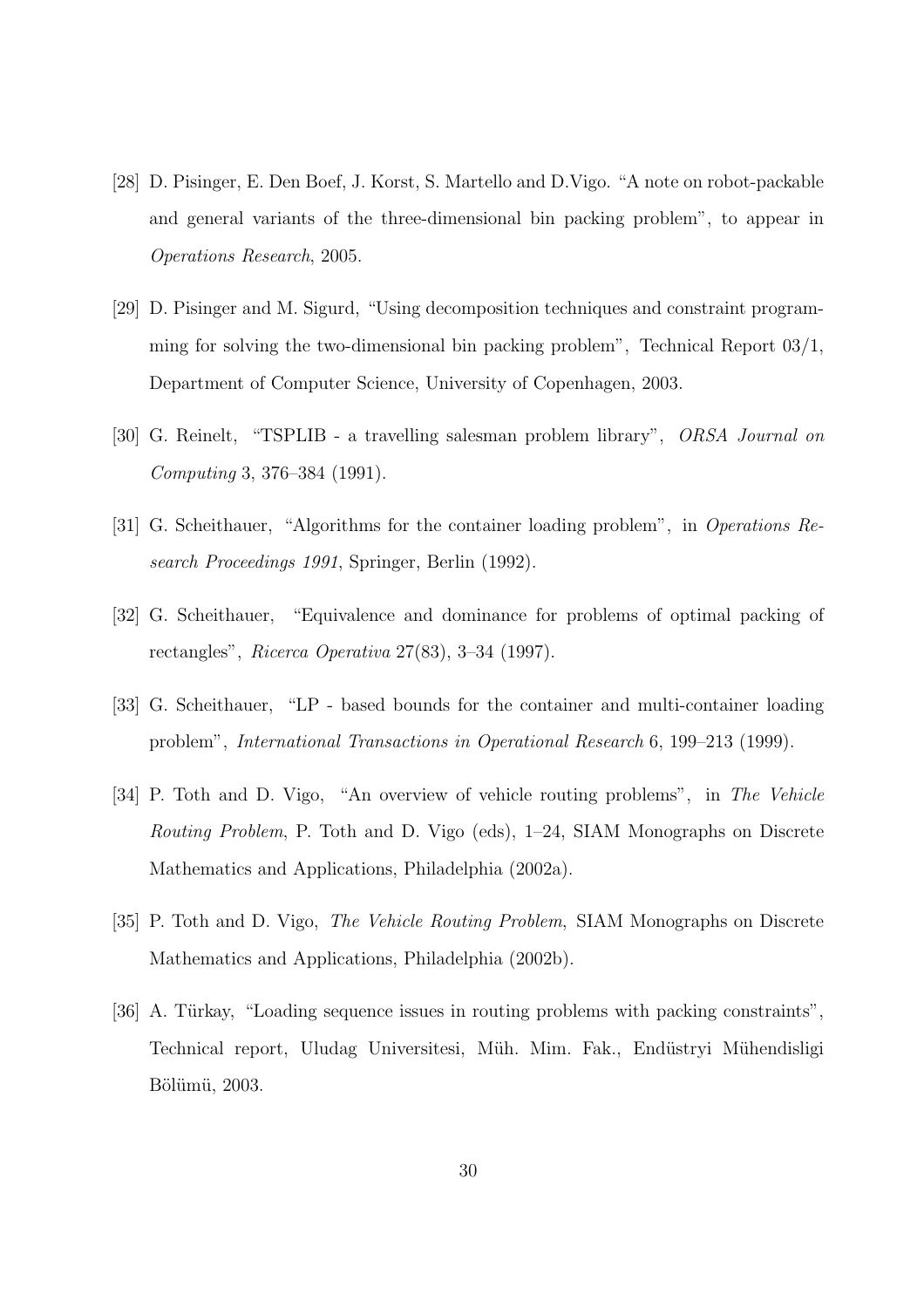[37] H. Xu, Z.-L. Chen, S. Rajagopal and S. Arunapuram, "Solving a practical pickup and delivery problem", Transportation Science 37(3), 347–364 (2003).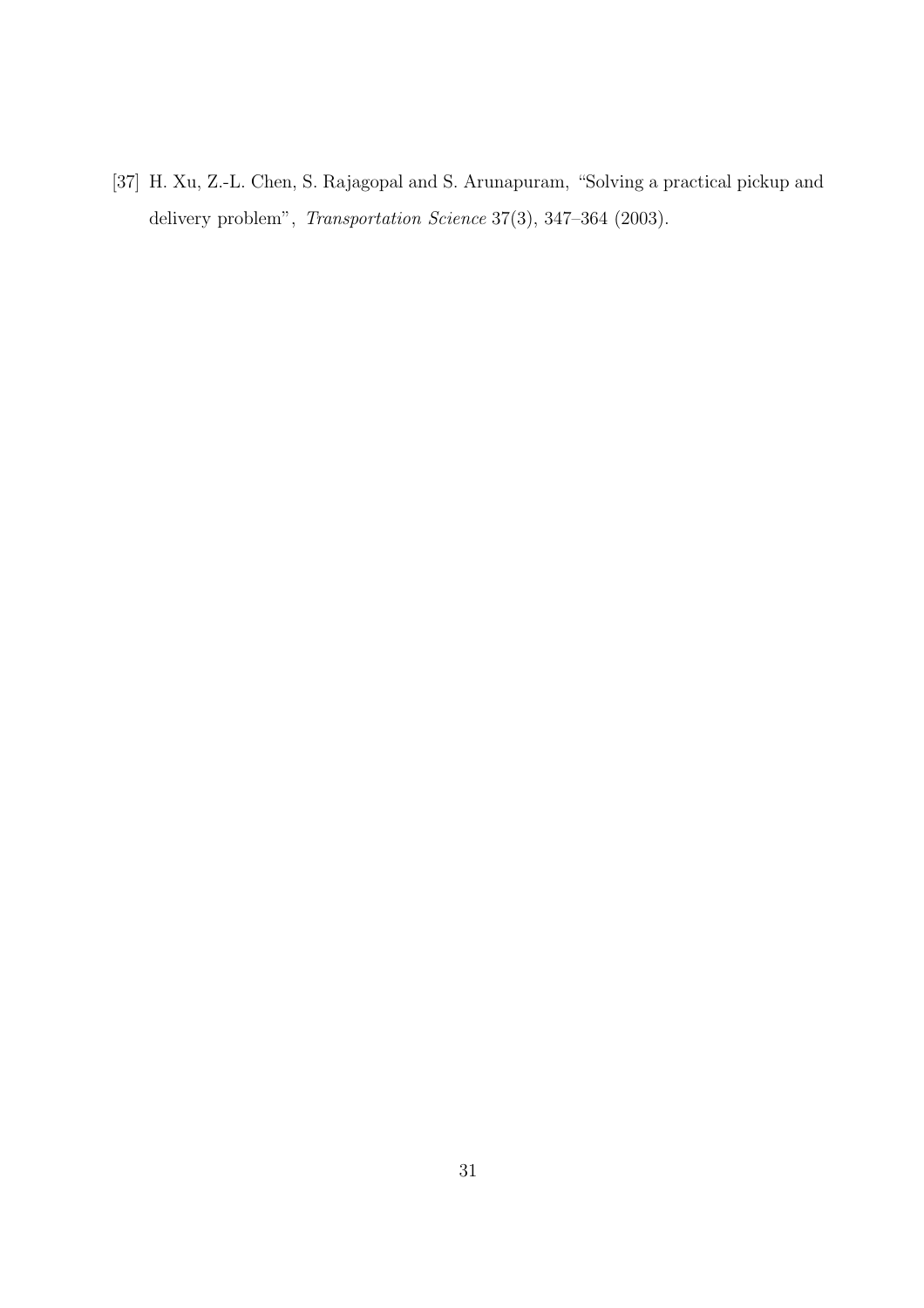|              |                  |                  |                  |                  | Loading         |                  |                  | Routing    |                  |                     | Overall         |                  |            |           |
|--------------|------------------|------------------|------------------|------------------|-----------------|------------------|------------------|------------|------------------|---------------------|-----------------|------------------|------------|-----------|
| Name         | $\mathit{Class}$ | $\boldsymbol{n}$ | $\boldsymbol{M}$ | K                | Pool            | $N_{BB}$         | Fails            | $T_{load}$ | Cuts             | $\mathscr{H}_{gap}$ | $T_{\it{rout}}$ | $\boldsymbol{z}$ | $T_{heur}$ | $T_{tot}$ |
| $E016 - 03m$ | $\mathbf{1}$     | 15               | 15               | $\sqrt{3}$       | 25              | $\overline{9}$   | $\boldsymbol{0}$ | 0.02       | 209              | 0.00                | 0.91            | 273              | 0.75       | 0.92      |
|              | $\overline{2}$   | 15               | $24\,$           | $\boldsymbol{3}$ | 115             | 69               | $\boldsymbol{0}$ | 7.05       | 885              | 0.00                | 17.44           | 285              | 22.19      | 24.49     |
|              | 3                | 15               | 31               | 3                | 73              | 29               | $\boldsymbol{0}$ | 16.59      | 641              | 0.00                | 5.46            | 280              | 21.94      | 22.05     |
|              | 4                | 15               | 37               | $\overline{4}$   | 29              | 9                | $\boldsymbol{0}$ | 2.64       | 28               | 0.00                | 0.05            | 288              | 2.28       | 2.69      |
|              | 5                | 15               | 45               | 4                | 16              | $\overline{5}$   | $\boldsymbol{0}$ | 39.00      | 4                | 0.00                | 0.00            | 279              | 39.00      | 39.00     |
| $E016 - 05m$ | $\mathbf{1}$     | $\overline{15}$  | 15               | $\overline{5}$   | 32              | $\overline{7}$   | $\boldsymbol{0}$ | 0.00       | 145              | 0.00                | 0.39            | 329              | 0.22       | 0.39      |
|              | $\overline{2}$   | 15               | $25\,$           | 5                | 37              | 18               | $\boldsymbol{0}$ | 0.03       | 397              | 0.00                | 4.24            | 342              | 3.34       | 4.27      |
|              | 3                | 15               | 31               | $\overline{5}$   | 35              | $\overline{7}$   | $\boldsymbol{0}$ | 0.44       | 379              | 0.00                | 3.55            | 347              | 3.77       | 3.98      |
|              | 4                | 15               | 40               | $\overline{5}$   | 26              | $\overline{5}$   | $\boldsymbol{0}$ | 18.25      | 212              | 0.00                | 0.85            | 336              | 18.77      | 19.09     |
|              | $\overline{5}$   | 15               | 48               | $\overline{5}$   | 23              | 8                | $\boldsymbol{0}$ | 25.05      | 128              | 0.00                | 0.30            | 329              | 25.19      | 25.34     |
| $E021 - 04m$ | $\mathbf{1}$     | $\overline{20}$  | $\overline{20}$  | $\overline{4}$   | $\overline{42}$ | 18               | $\boldsymbol{0}$ | 0.00       | $\overline{352}$ | 0.00                | 4.75            | 351              | 4.72       | 4.75      |
|              | $\overline{2}$   | 20               | 29               | $\overline{5}$   | 937             | 418              | $\boldsymbol{0}$ | 5.41       | 1748             | 0.00                | 67.23           | 389              | 63.53      | 72.64     |
|              | 3                | 20               | 46               | $\overline{5}$   | 49              | 37               | $\boldsymbol{0}$ | 3.64       | 144              | 0.00                | 1.41            | 387              | 4.97       | 5.05      |
|              | 4                | 20               | 44               | $\overline{5}$   | 83              | 37               | $\boldsymbol{0}$ | 59.06      | 86               | 0.00                | 0.30            | 374              | 57.74      | 59.36     |
|              | $\overline{5}$   | 20               | 49               | 5                | 26              | 10               | $\boldsymbol{0}$ | 0.20       | 46               | 0.00                | 0.05            | 369              | 0.23       | 0.25      |
| $E021 - 06m$ | $\mathbf{1}$     | 20               | 20               | 6                | 35              | $9$              | $\boldsymbol{0}$ | 0.00       | 93               | 0.00                | 0.19            | 423              | 0.17       | 0.19      |
|              | $\overline{2}$   | 20               | 32               | 6                | 31              | $\overline{7}$   | $\boldsymbol{0}$ | 0.00       | 238              | 0.00                | 2.08            | 434              | 1.56       | 2.08      |
|              | 3                | 20               | 43               | 6                | 70              | 14               | $\boldsymbol{0}$ | 3.38       | 432              | 0.00                | 2.78            | 432              | 4.83       | 6.16      |
|              | 4                | 20               | 50               | 6                | 44              | 6                | $\boldsymbol{0}$ | 0.77       | 368              | 0.00                | 5.31            | 438              | 4.92       | 6.08      |
|              | 5                | 20               | 62               | 6                | 36              | $\boldsymbol{9}$ | $\boldsymbol{0}$ | 45.95      | 154              | 0.00                | 0.36            | 423              | 23.45      | 46.31     |
| $E022 - 04q$ | $\mathbf{1}$     | 21               | $\overline{21}$  | $\overline{4}$   | 20              | $\overline{8}$   | $\boldsymbol{0}$ | 0.00       | 41               | 0.00                | 0.05            | 367              | 0.05       | $0.05\,$  |
|              | $\overline{2}$   | 21               | 31               | $\overline{4}$   | 50              | 27               | $\boldsymbol{0}$ | 1.19       | 126              | 0.00                | 1.16            | 380              | 1.47       | 2.34      |
|              | 3                | 21               | 37               | 4                | 43              | 10               | $\boldsymbol{0}$ | 1.86       | 52               | 0.00                | 0.09            | 373              | 1.88       | 1.95      |
|              | 4                | 21               | 41               | $\overline{4}$   | 109             | 31               | $\boldsymbol{0}$ | 32.17      | 383              | 0.00                | 3.14            | 377              | 35.23      | 35.31     |
|              | 5                | 21               | 57               | 5                | 43              | 18               | $\boldsymbol{0}$ | 1865.52    | 39               | 0.00                | 0.14            | 389              | 1865.55    | 1865.66   |
| $E022 - 06m$ | $\mathbf{1}$     | $\overline{21}$  | $\overline{21}$  | 6                | 45              | $\overline{18}$  | $\bf{0}$         | 0.00       | 519              | 0.00                | 5.73            | 488              | 5.39       | 5.73      |
|              | $\overline{2}$   | 21               | 33               | 6                | 75              | 20               | $\boldsymbol{0}$ | 0.78       | 1010             | 0.00                | 25.73           | 491              | 26.13      | 26.52     |
|              | 3                | 21               | 40               | 6                | 76              | 39               | $\boldsymbol{0}$ | 2.50       | 1081             | 0.00                | 32.95           | 496              | 27.61      | 35.45     |
|              | 4                | 21               | 57               | 6                | 83              | 39               | $\boldsymbol{0}$ | 3.91       | 491              | 0.00                | 3.28            | 489              | 7.00       | 7.19      |
|              | 5                | 21               | 56               | 6                | 54              | 28               | $\bf{0}$         | 0.14       | 509              | 0.00                | 4.53            | 488              | 3.86       | 4.67      |

Table 2: Overall performance of the algorithm.